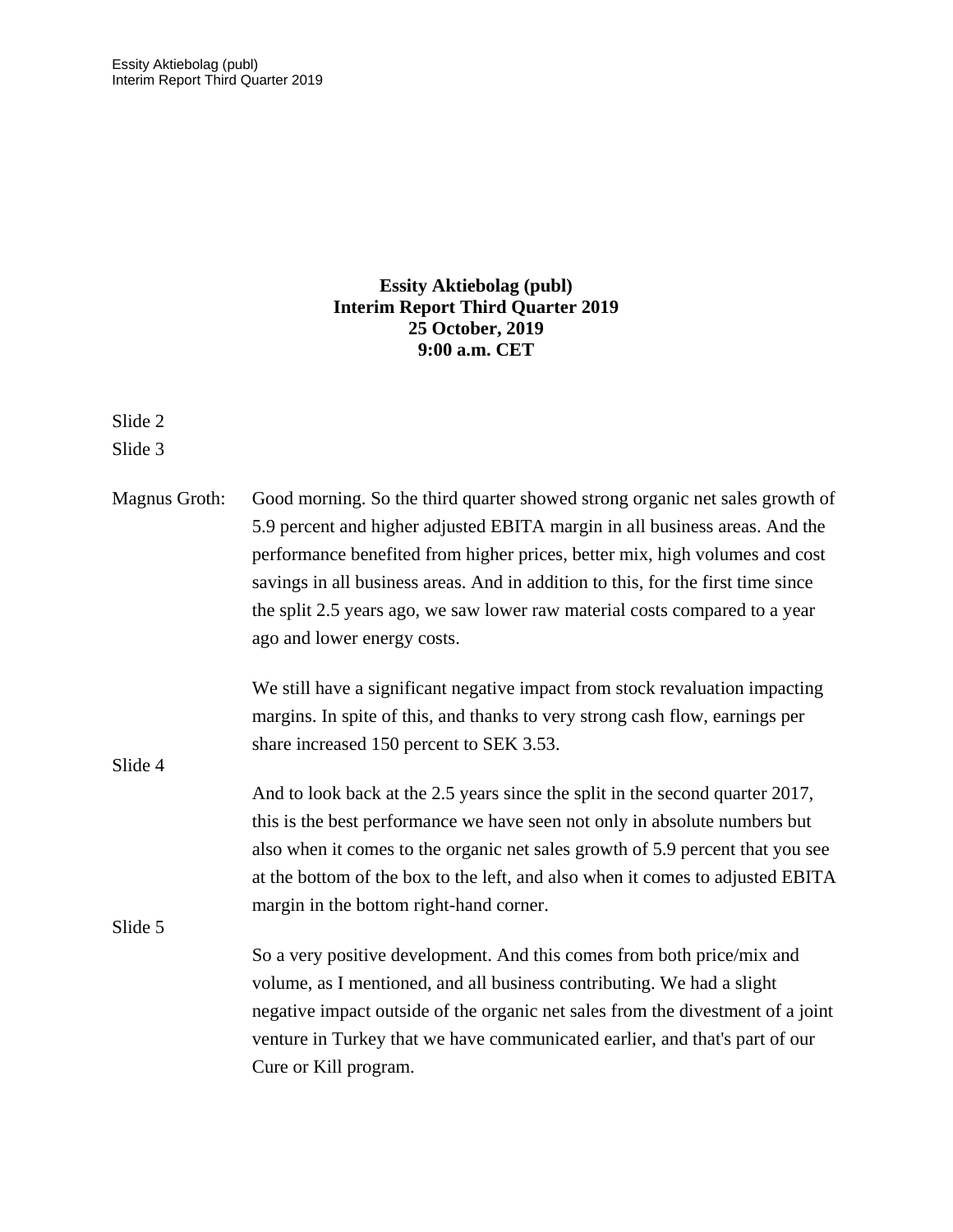We had a very positive impact or contribution from the weakening of the Swedish kronor of 4.3 percent, adding up to a total net sales increase of 9.8 percent.

Moving on to the adjusted EBITA, again, a very positive development. And contributions from price/mix, volumes and for the first time again since Essity was split out from SCA, a good contribution from raw materials.

However, this is a mixed picture, the SEK 409 million you see there is primarily benefiting Consumer Tissue with SEK 344 million, professional Hygiene, with SEK 170 million, while we still have a negative raw material impact on Personal Care of SEK 105 million. And most of this negative impact on Personal Care and actually, overall, is a big negative currency impact on raw material costs from the strong U.S. dollar of close to SEK 200 million.

Energy was also positive. Overall cost savings, combining the ongoing cost savings in cost of goods sold and the defined cost savings programs was strong at SEK 271 million. However, the mix was a bit different, and I'll get back to that.

The cost savings program is well on track with SEK 179 million in the quarter. We have yet another quarter with high other costs of minus SEK 773 million. And the large portion of this is higher sales and marketing costs in order to support the really good growth that we've seen on the previous slides.

And again, a big negative stock revaluation number of SEK 195 million, and the rest is made up from higher distribution costs.

Slide 7

Raw material development, as you can see from this slide, most of the graphs are pointing down, and our expectations for the fourth quarter in Personal Care that we expect quarter over last year's quarter, stable raw material costs and also quarter four over quarter three, so sequentially stable raw material costs.

In Consumer Tissue, we expect significantly lower raw material costs in quarter four over last year's quarter and lower costs sequentially, while for

Slide 6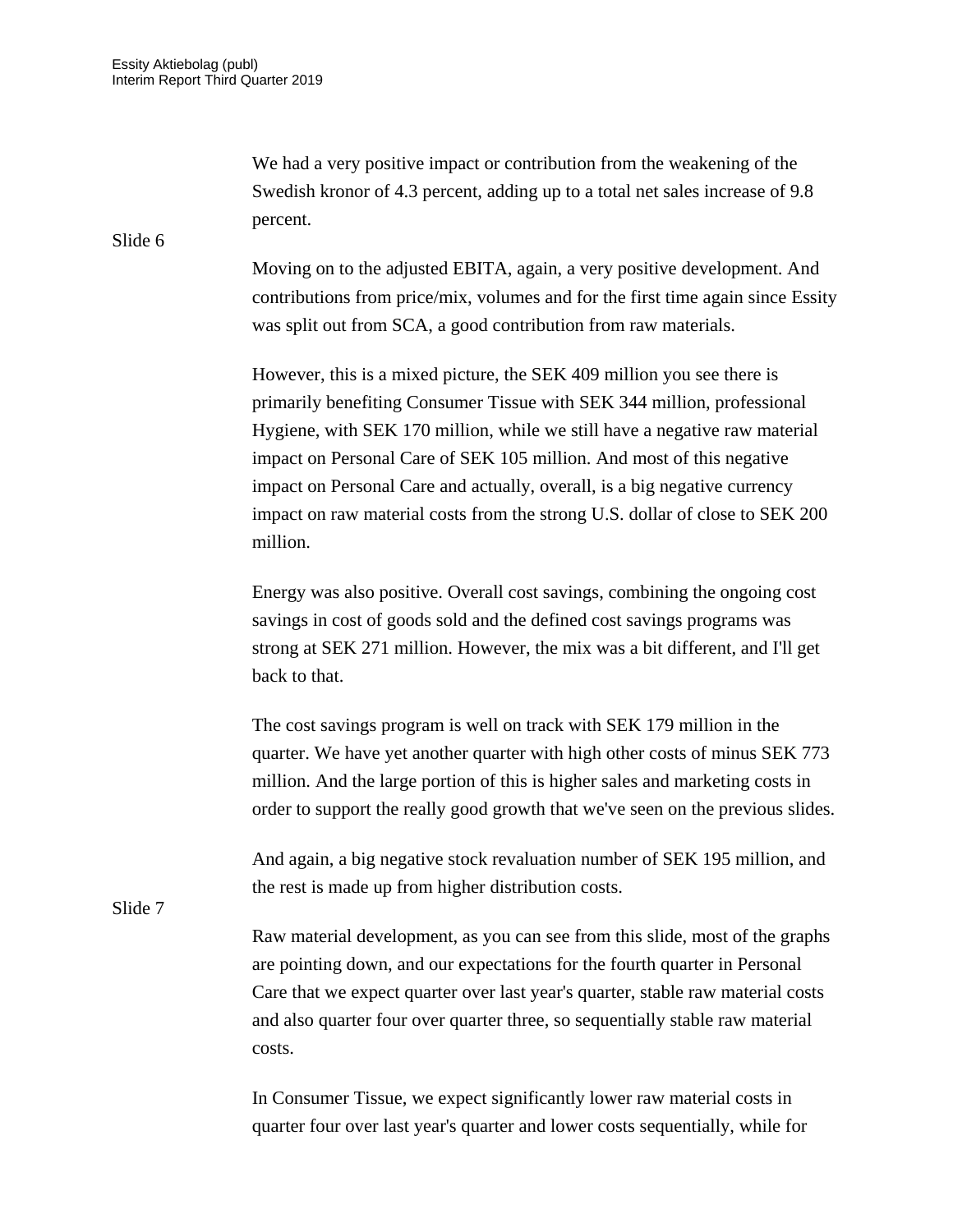Professional Hygiene, it looks slightly different with significantly lower costs for raw materials in the fourth quarter compared to last year, while we expect the cost to be stable sequentially for Professional Hygiene.

And when it comes to energy, finally, we expect energy cost to be stable compared to the same quarter last year, but higher sequentially due to seasonal impacts.

Slide 8

Digging into some more detail behind the COGS savings where we had lower COGS savings than in previous quarters of SEK 92 million due to temporarily higher production and distribution costs and what we list here is start-up of new production capacity, higher pace of product launches and higher demand.

And we have a very strict definition of COGS savings, which means that any additional costs that we have in COGS actually are counted against the savings so that we are looking at net savings here, which I think is the right way to do it, which means that even though we continue to have good savings from Tissue Roadmap, operational efficiency improvements, material rationalization and sourcing savings.

This is unchanged. When we are starting up a machine, and we have low capacity utilization, we start depreciation and so on. This is a negative saving. And then we have had some issues also in start-up of new production capacity as we have a lot of innovation with new products that requires then running in of new machinery.

And talking about the strict definition of our COGS savings. There's word there and the first bullet point says that the lower savings came mainly from start-ups, higher pace of launches and high demand. Actually, there's also a component in here of accruals for higher bonus payments due to the strong performance and also higher pension costs due to lower interest rates, which we also then net from the savings. So I think that's important to note. You could argue, is that really negative savings, but that's how we account for it.

Slide 9 And then the defined cost savings program that we launched a little over a year ago, with the main impact in SG&A costs, which is well on plan to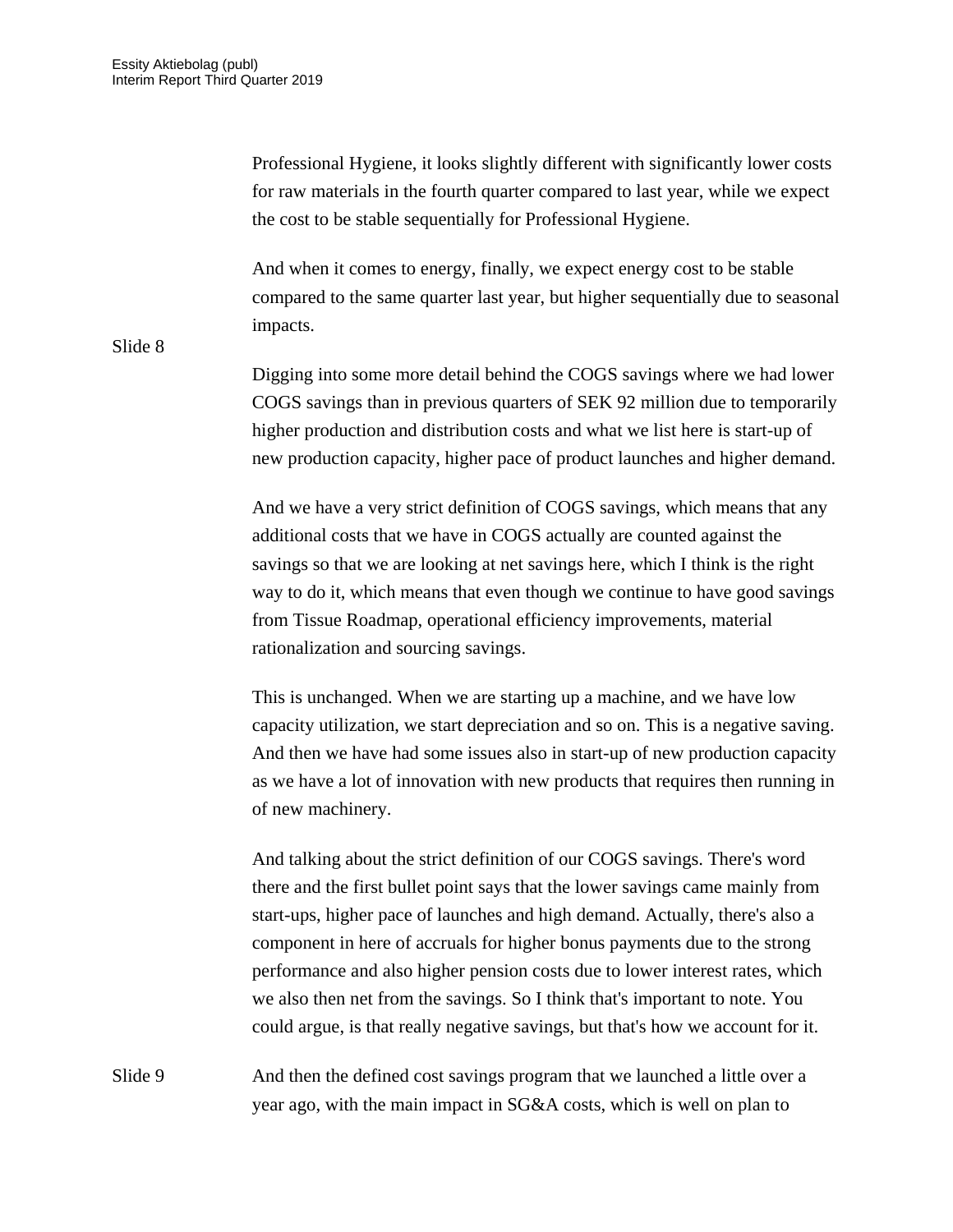deliver annual cost savings of SEK 900 million. And then for this year, SEK 600 million.

And as you can see here, the annualized run rate cost savings after three quarters was already SEK 799 million. So we're getting close to the SEK 900 million run rate and the headcount reduction is now adding up to 880 positions out of the 1,000 positions we mentioned, and we will hit that number by the end of the year since many of these headcount reductions will actually happen at the end of the year.

So that means that our ambition for this year, again, is well on track. And combined then, the overall savings lead to lower  $SG&A$  costs as part of – as a percentage of sales, this is important to note so that even though we need to support the growth with higher SG&A. We stay focused on lower SG&A as a percentage of sales.

A little caveat here because in the fourth quarter last year, we had very low SG&A as part of sales since we were working very hard to cut costs in the short term. As you remember, since – at that time, raw materials were really, really heading for the cloud. And so that will be a difficult comp, but still our ambition is in spite then of tailwinds from lower raw materials to be very much focused on cost efficiencies throughout the business.

Slide 10

Innovation. We had an exciting quarter when it comes to innovations. And just to mention a few here in TENA, we are now completely relaunching our entire assortment with new pack design, a new logo, that's more consumeroriented and inside the packs, a number of new exciting innovations.

I want to mention also new Tork dispenser, which is fulfilling an unmet need that we have been – that we identified a couple of years ago, which is an electronic drive-through dispenser. So the customer need here is that in drive through situations, it's time-consuming, and there's a waste of paper in picking napkins from a normal dispenser.

So we have designed the dispenser that can pre-deliver a set number of napkins for the operator who is providing the services in the drive-through setting. So again, adding some new exciting functionality to our Tork range.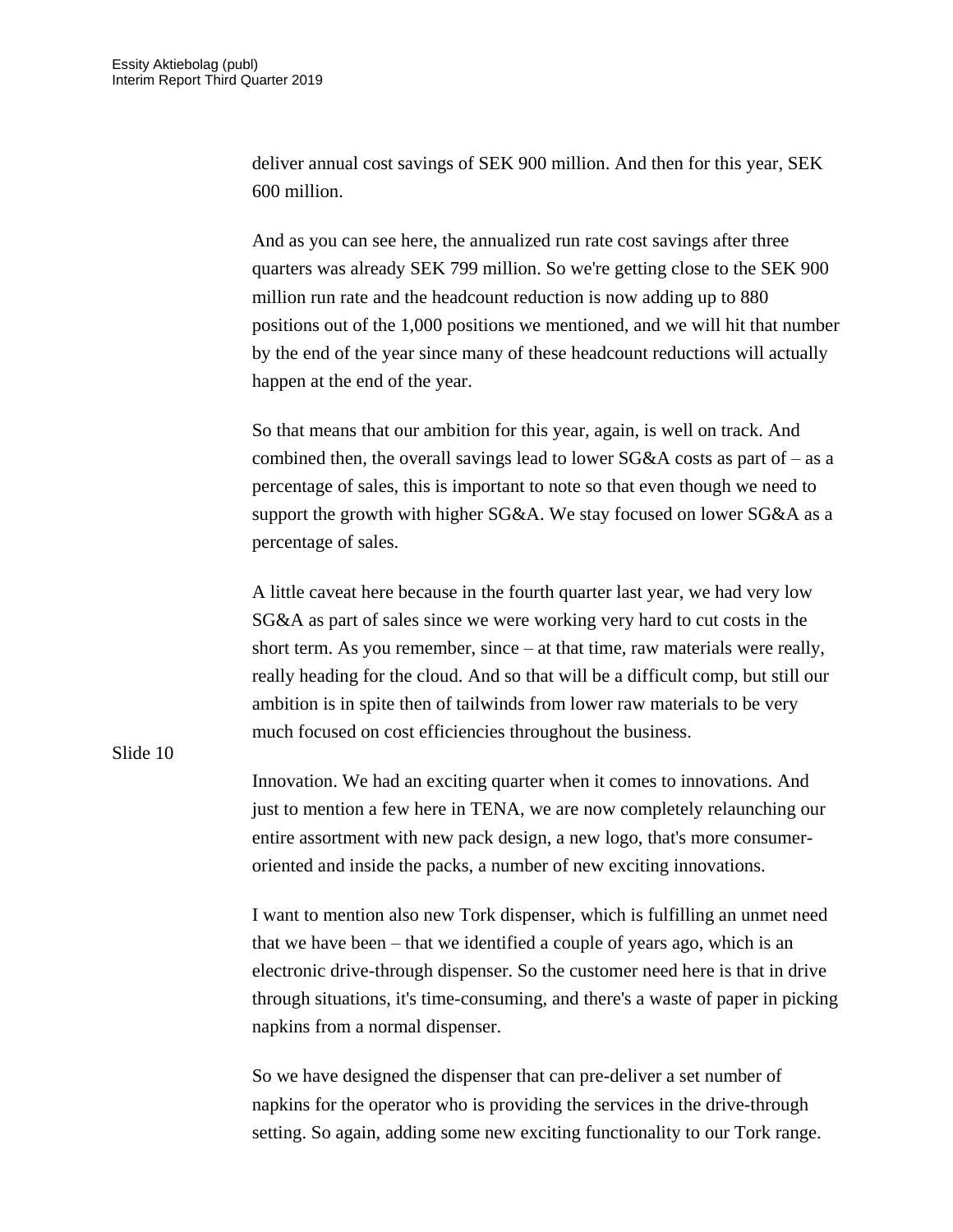And then finally, to the right Leukoplast, which has a 100-year heritage, has a very strong clinical product that we are now actually launching in the pharmacy channel.

So towards consumers, and that means that we have revived the packaging. We have a complete assortment, that's very exciting, and you will see Leukoplast now in pharmacies in a number of countries going forward in retail.

Slide 11

So I look at the three business areas separately, starting with Personal Care, where organic net sales increased to 4.5 percent, coming both from volume and mix. And there's one exception here, as you can see down in the righthand corner, when it comes to the growth, which is Baby Care, which had a slight negative organic net sales development.

And this is due to the development in Russia that we also announced that we're pulling out of open diapers in Russia after a number of years actually of struggling in this specific category in the specific country. And as I always say, we're doing great in Russia in all other categories and very much supportive of the development there.

Medical Solutions returned to growth of 1.5 percent, which is a good improvement over the last quarter, not where we want to be. We want to be growing at over 3 percent. We continue with our improvement plans and expect that to improve gradually, but that it will take another couple of quarters before we're back where we want to be in medical, but still an improvement.

When it comes to the adjusted EBITA margin, there's a slight improvement of 50 basis points. However, we have to take into account that we had 100 basis points of negative impact from raw materials, which is mostly then currencyrelated. We also had a relatively high negative impact from additional costs for medical device regulation, which impacts not only our medical business, but also our inco business and higher distribution costs.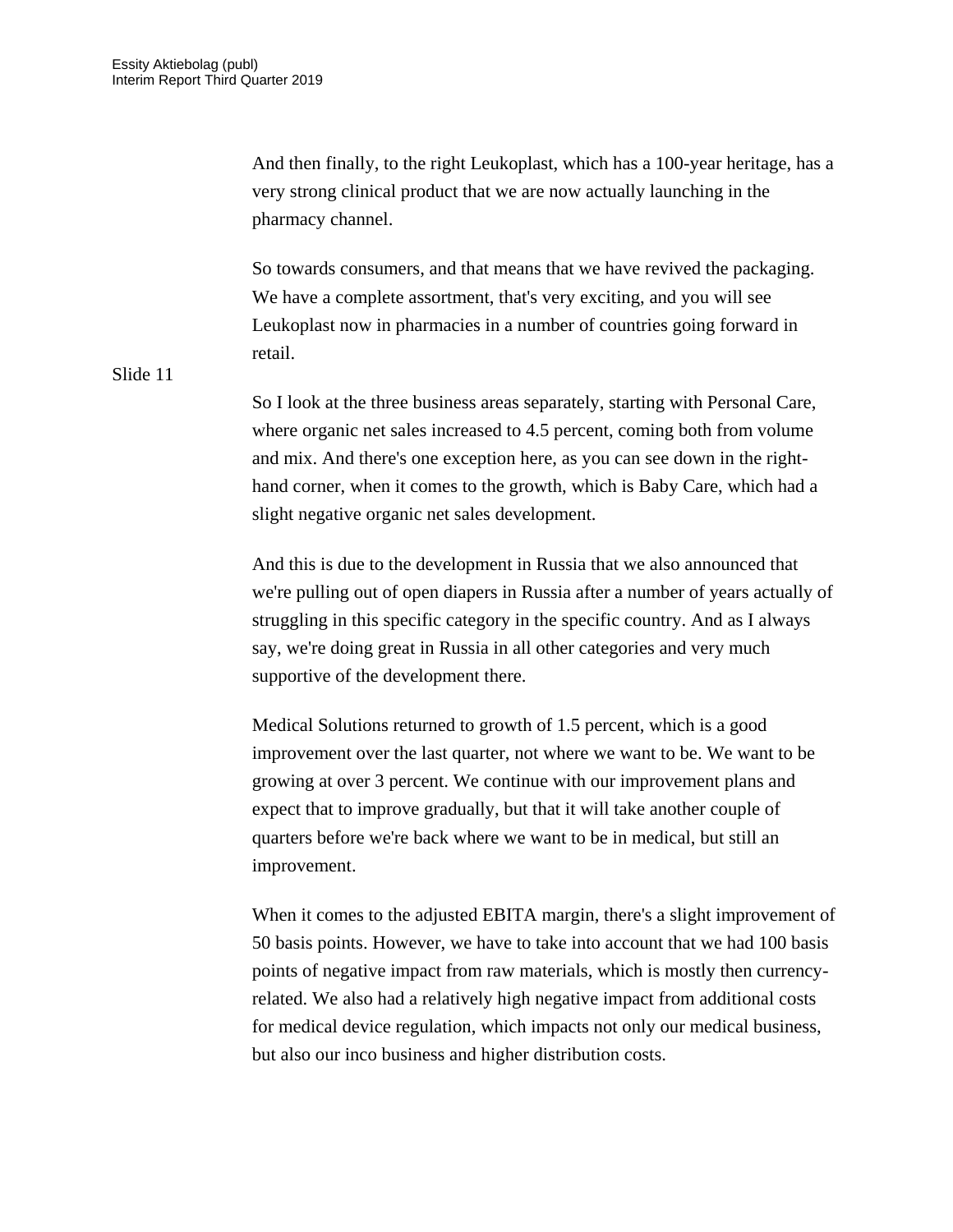And as I mentioned, we announced the exiting of open baby diapers in Russia as part again of our ongoing Cure or Kill efforts.

Slide 12 Consumer Tissue with a fantastic organic net sales growth of 8.1 percent. And as you can see in the bottom right-hand corner, very strong growth, both in mature and emerging markets, where the volume components comes very much from Asia and Latin America, while very good price/mix contribution is mostly then the European Union and the LatAm or Europe and LatAm, where we see a very strong mix improvement due to high sales of branded products and actually stable sales of private label.

> This business area is negatively impacted by stock revaluation. In spite of this, we have an adjusted EBITA margin improvement of 500 basis points. Of course, 330 of this comes from raw materials, but strong contribution still from price/mix as well. So very positive development here.

Again, higher distribution costs and investments in growth, especially in the emerging markets.

Slide 13 Finally, Professional Hygiene, which has another quarter with strong improvement everywhere.

> And again, positive growth in North America, where organic net sales increased with 5 percent and coming from both volume and price/mix. The EBITA margin improvement of 250 basis points is actually similar to the improvement in raw materials, but we have to remember that this is a business area that's negatively impacted both of from stock revaluation.

But actually, with all the innovation that we have coming here, and we are launching – we are investing in SG&A, because we think we have a lot of good things going for us in this business area, which also has a negative impact on the margin. Still a strong improvement compared to third quarter last year. And as you can see down in the right-hand corner, the organic net sales was strong, both in mature and emerging markets.

Slide 14

Finally, something about our digital journey and as you know, we have approximately 10 percent of our sales online and might not sound as such a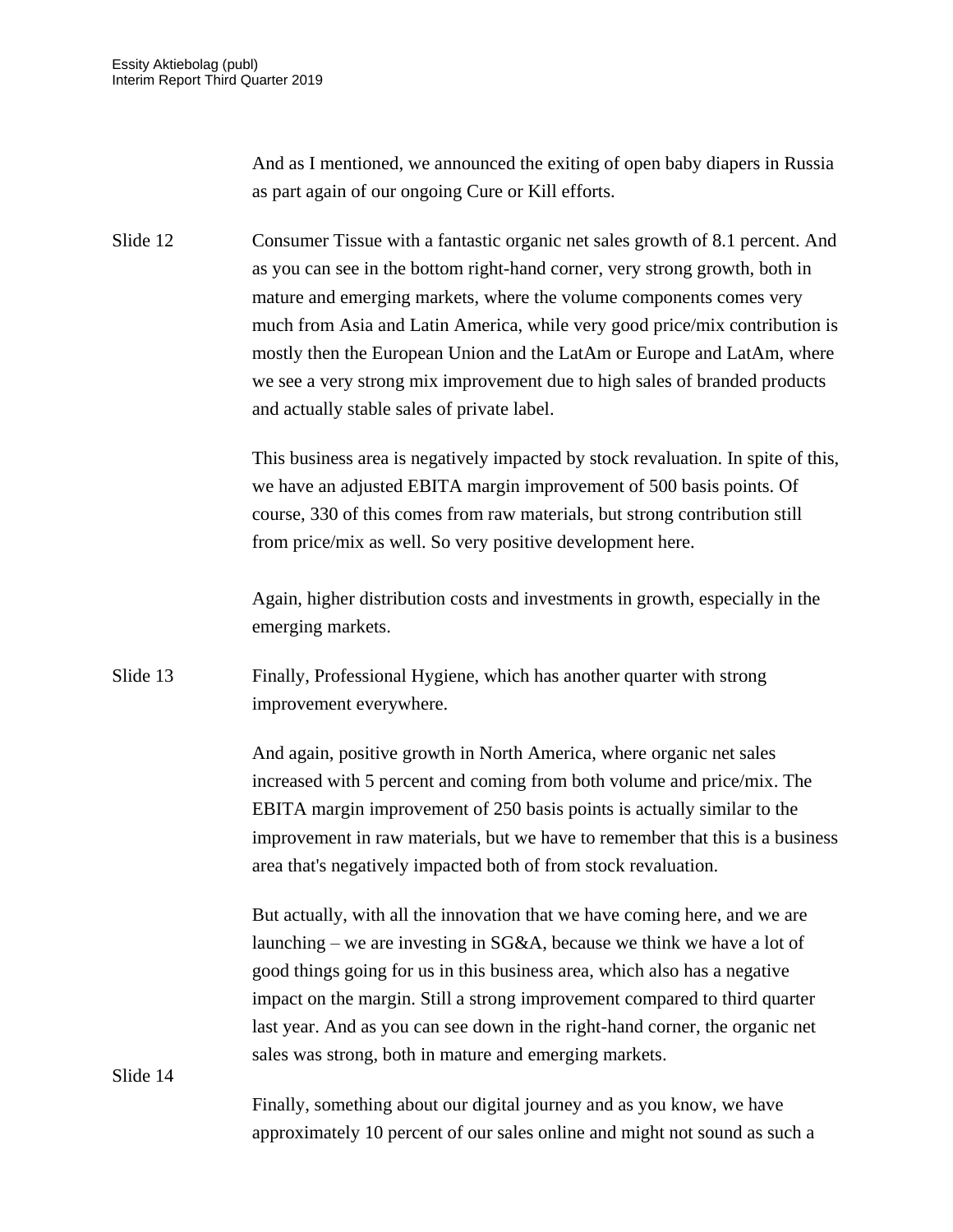high percentage. But actually, we had a discussion here with some other industries and someone said, but that's actually SEK 1 billion per month that there aren't that many companies around that are such huge online companies actually in comparison.

And I think that's something worth noting. This would mean that we have over \$1 billion or over EUR1 billion of sales online on an annual basis. And of course, this is growing month-over-month and quarter-over-quarter over quarter. So it's just showing that this transition is working very smoothly and that in most markets, we are overtrading in the online channel.

So this focus, which, of course, requires investments as well is really paying off. And just as a fun fact, maybe to the right, we are launching a new app in collaboration with the World Health Organization on patient safety based on the insight that 80 percent of health care professionals would like to improve their hand hygiene compliance.

And this is an app that can then where health care professionals can train on then how to use hand sanitation in the most efficient way to always comply with hand hygiene regulations. And of course, this again just shows what can be done with new digital tools, strengthening the Tork brand and our presence in health care in general.

Slide 15

So with that, summing up, strong organic sales growth, improved profitability in all business areas. This comes down to the bottom line. As you can see from the EPS improvement of 150 percent. We continue to have a high innovation pace. We support this with investments in growth with higher sales and marketing costs, but being very cautious that we try to keep this lower as a percentage of sales. And of course, a continued cost and efficiency focus, even when we have raw material tailwinds. This is as important as ever.

#### Slide 16

Thank you for listening. Let's open up for questions.

#### Joséphine Edwall Björklund:

Yes. So please, operator, if you can handle the Q&A session and open up this for us.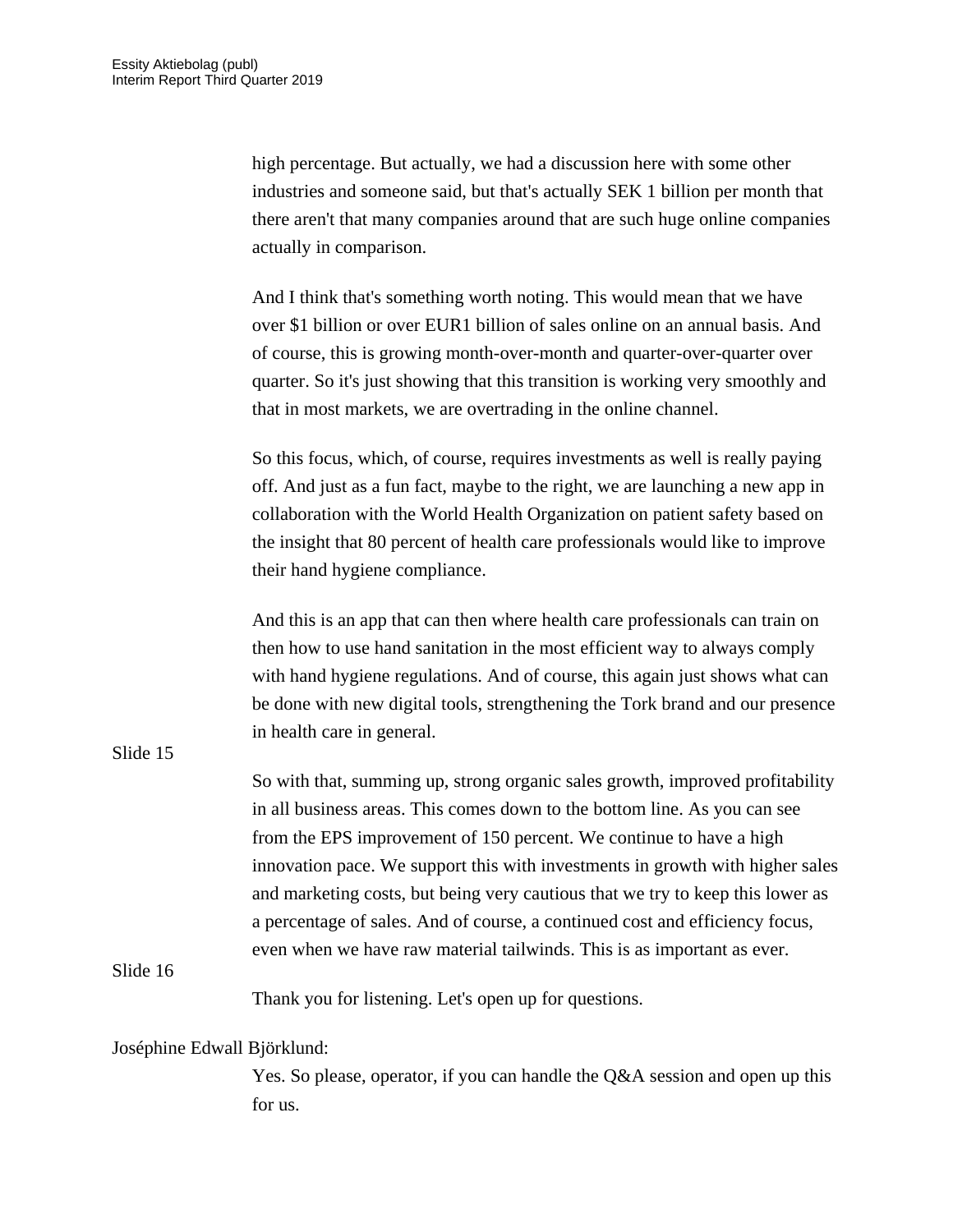Operator: Your first question comes from the line of Celine Pannuti from JPMorgan. Your line is open. You may ask your question.

### Celine Pannuti, JP Morgan:

Yes, good morning. A few questions for me. First of all, in terms of the pricing, can you give us a bit of a flavor for the outlook? Because, obviously, you had positive contribution this quarter, and we started to see the benefit of lower raw mat. So how should we look probably into Q4, but probably more importantly, into next year for pricing in Consumer Tissue and Professional Hygiene, please?

And second, in terms of the raw mat outlook that you have given us for the next quarter. Could you similarly give us an idea of how the other costs outlook looks like, and especially on the revaluation item? And what should we expect? And then lastly, digital. Could you give us the growth that you have in the digital sales? And how does it split? Where are you that you see more digital? Is it because of the China weight? Or are there other areas where you have made big inroads in digital?

Magnus Groth: Thanks, Celine. A lot of questions. In the fourth quarter, we expect to see the full benefit still from pricing. And we, of course, in the fourth quarter, also starting the negotiations for next year for some of our contracts. As you know, many of our Consumer Tissue contracts can be renegotiated at any time in Europe.

> And our customers are seeing the lower raw mat costs, and this will be a big discussion point. We don't know where that's going to go. We strongly feel that the prices that we see in the market are relevant and leads to a healthy profit level in our industry that we need to invest for the long term.

So that's our definite starting point for this upcoming negotiations. Professional Hygiene, I think, is less subject to changes in raw materials. First of all, they haven't been as volatile as for the fresh fiber, the recycled fiber has been moving a little bit less, and it's less about the price per roll and more about system sales and solution sales.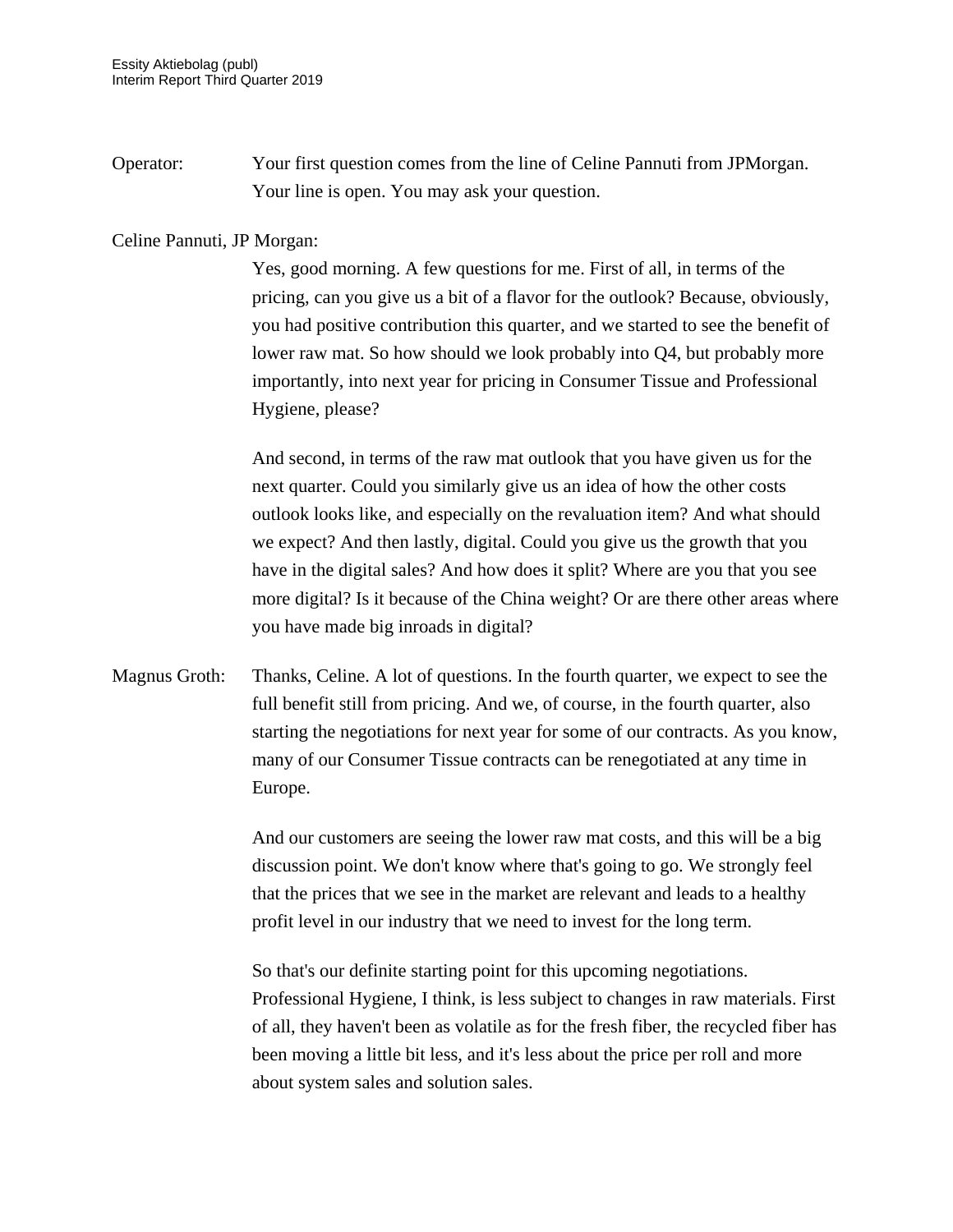And I believe that we're more resilient to raw material changes in Professional Hygiene, and we expect to negotiate about price increases as we do every year in Professional Hygiene. Your second question, raw materials and other costs in Q4, we will have a negative impact from stock revaluation.

Fredrik, maybe you want to?

Fredrik Rystedt: Yes, Celine, just – I think, we will have, as you know, stock revaluation is a consequence, it's actually derivative of whatever happened last year and what happens this year. So two things. Last year, we had a positive impact of SEK50 million in Q4. And of course, that will be correspondingly negative. So we know that will be negative also in Q4. And then we've also seen, and Magnus talked about it before.

> We still expect cost going down for raw material, which will create a negative revaluation in this year also. So if you combine those two, we will see a negative number. So whether it will be the same numbers as this quarter, SEK200 million or some other number is, of course, difficult to tell at this point, but it will still be large.

So in this vicinity. And then Magnus has already mentioned, the SG&A cost of the other cost. We will have high cost increase also in Q4. Actually, if you remember, last year, we really, really cut cost, everything from travel to conferences to – well, all basically project costs, et cetera.

We did cut that in O3 and especially in O4. And now we're back to more normal – normalized levels. Of course, we have the cost savings program. But if you take the other costs, we will expect to have a high SG&A cost, an increase also in Q4.

So you will see exactly what level it is, for the total. It's difficult to tell, but it will be high, as you have seen also in Q3.

Magnus Groth: And then the third question about digital, a big contribution comes from Vinda and China specifically, of course, and they continue to grow doubledigit there. But we see double-digit growth in our online sales in most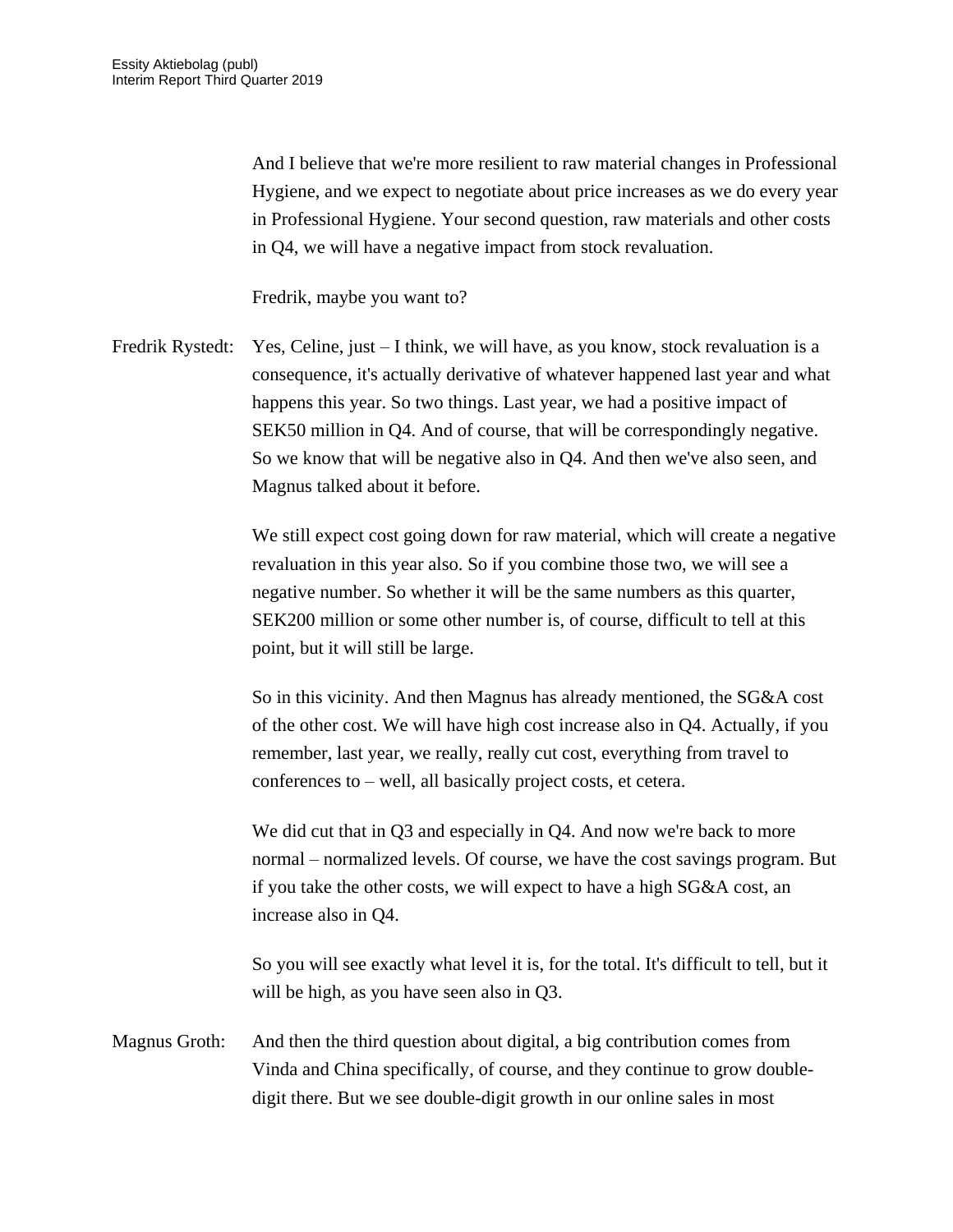geographies. In Latin America, it's still very, very small, but I think we're at the forefront there.

And maybe, especially, we see a positive development in Professional Hygiene and also Incontinence. So in the Incontinence, it's our own online web shops and in Professional Hygiene, it's through our online distributors and new channels, actually.

And that's a big opportunity to grow going forward.

Celine Pannuti: Thank you.

Operator: Your next question comes from the line of Karel Zoete from Kepler. Your line is open.

Karel Zoete, Kepler Cheuvreux:

Yes, good morning. Thanks for – thanks for taking the questions. The first question is with regard to you're mentioning the impact of accelerating pace of product launches. If we think about volume growth in the third quarter being very good. What should we expect in terms of impact from these launches going forward? Is that something that will sustain?

And the second question is with ...

Operator: Hello, the line has – the line got disconnected. You may press "star," "1" again to ask a question.

Karel Zoete: Hi. Can you hear me?

Josephine Edwall Björklund: Yes.

Karel Zoete: All right. The second question is with regards to  $-$  the third question with regards to the Fem Care performance, that was very strong in the third quarter. Can you elaborate which markets did particularly well?

Thank you.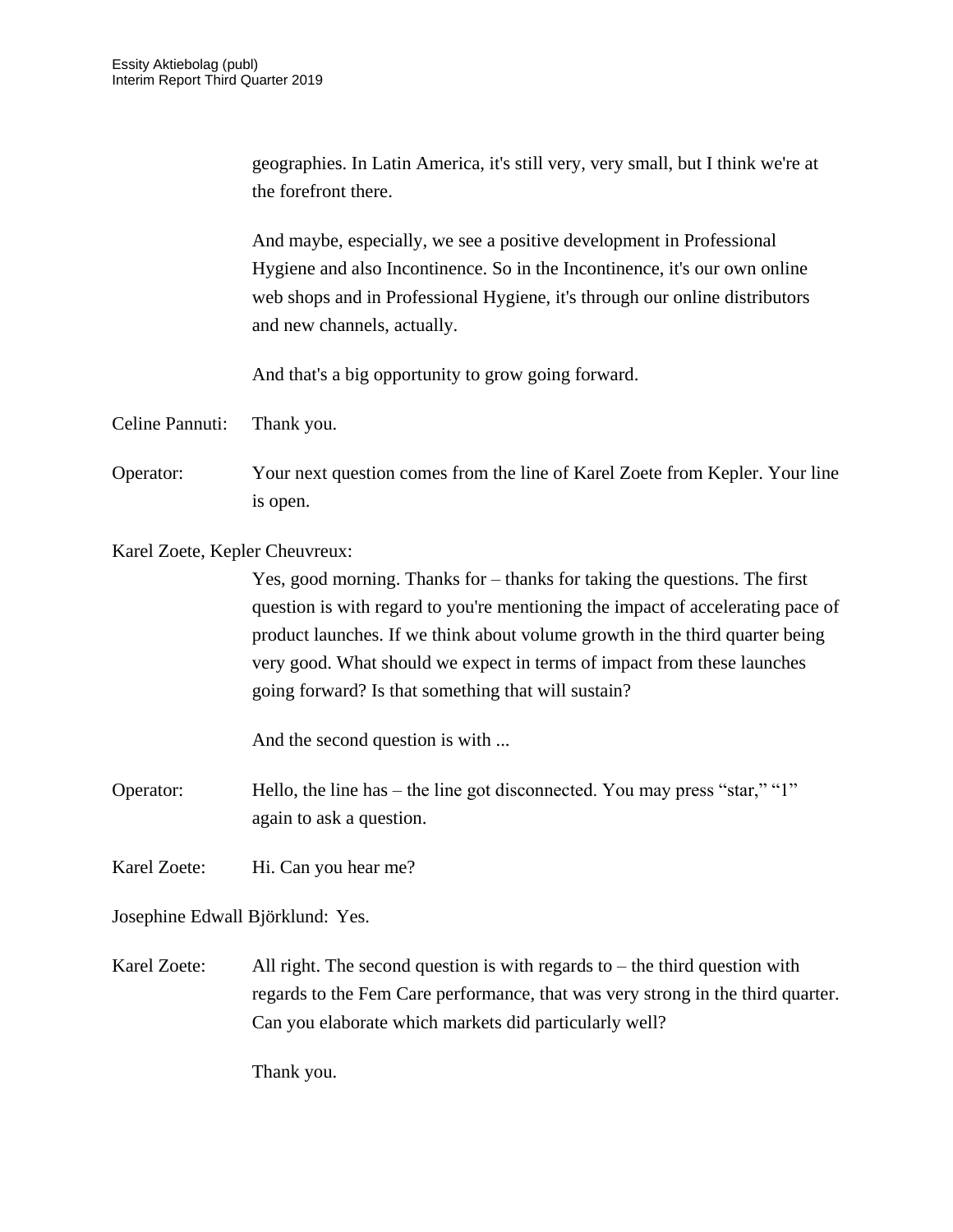Magnus Groth: OK. Thank you. The first question about innovation. This is something that's very much in focus over the long term, and we are becoming more efficient in our innovation efforts and also in how we launch and support our products once they're in the market. And there's nothing specific, disruptive, I think, in the short term, it was more a statement from my side of just the importance of this – of innovation and how we work continuously to improve in this area, rather than any specific changes in the short term.

> The second question, I'm afraid we missed because you were cut out there for a while. And Fem Care, Fredrik, do you want to elaborate on that?

Fredrik Rystedt: No, we had a very good development in Latin America primarily, but actually, we had good volume development everywhere. We just launched, you will remember, we launched recently also in China and that has also been a good development.

> Of course, the numbers are still very small as the base, starting base is also very small. So it's not really a big part of the impact, but it's still positive. So Feminine keeps on doing very, very well, both in terms of volume and price/mix.

- Karel Zoete: All right, thank you. The second question was on the Leukoplast rollout. Can you highlight which markets you're particularly starting with the rollout in pharmacies?
- Magnus Groth: First of all, it's a German-speaking countries where Leukoplast is already a household brand. So Germany and I'm not – I don't want to overpromise. So consumers start looking for it, where it's not launched yet, but I think it's also in parts of Benelux.

But definitely, Germany.

Karel Zoete: All right, thank you.

Operator: Your next question comes from the line of Iain Simpson from Barclays. Your line is open.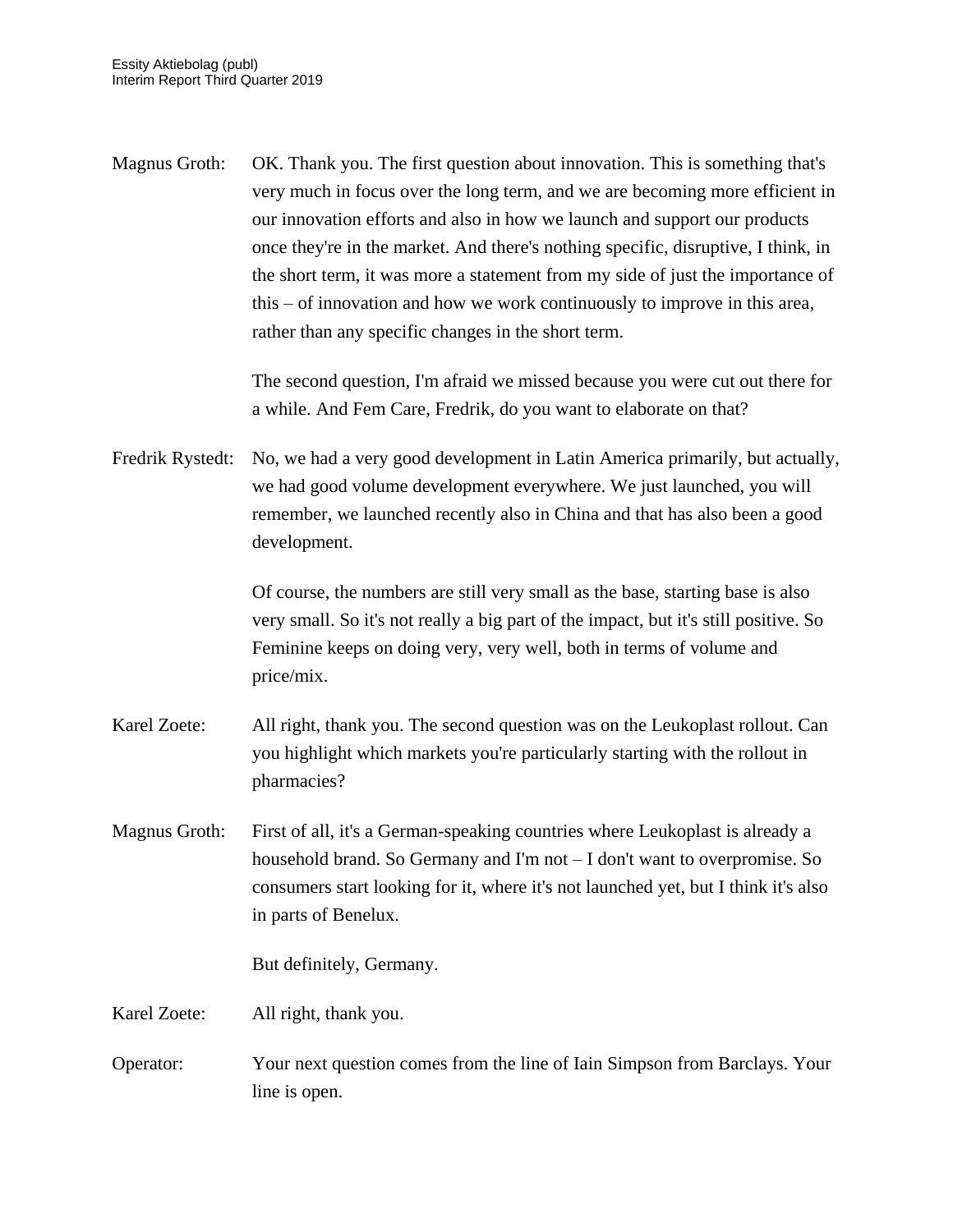## Iain Simpson, Barclays:

Good morning. Two questions from me, please. Firstly, it's very impressive to see that pricing tick up in tissue, given the comparison you've got there and also the ongoing raw material deflation. So it'd be great if you could give some color on which regions you took incremental pricing in Consumer Tissue during the Q3, please?

And then secondly, you've clearly – this has been a great quarter for innovation launches for you. I guess, how should we feel about the phasing of your innovation launches over the coming quarters? Is this the quarter where a lot of stuff goes into the market? Or do you have a pipeline where we could see more stuff coming in, in Q4 and maybe some more stuff next year and the level of launch would be comparable.

Thank you very much.

Magnus Groth: Thank you. Yes, we don't give specific information. In the third quarter, we didn't have much additional pricing in Consumer Tissue, because raw materials are coming down. So the positive impact that you see in the quarter is from price increases we made in the first half of the year and the end of last year, even and which will then gradually roll over and come out of the comparisons going forward.

> But of course, this quarter and next, we have the benefit of having both the very positively from price increases and the negative raw materials. And when it comes to innovations, again, my statement was more of a general nature that this is incredibly important for us, and we feel that we have a strong pipeline and are launching some great innovation rather than that we will see some specific benefits in specific quarters.

Typically, quarter two and three are the strongest innovation quarters for us because in Q4, there's a focus on Christmas, and Q1 is typically slow. So we typically have most innovations in the second and third quarter.

I mean, however, we made – we had some launches here over the last two years that are really, really contributing that the growth you're seeing and maybe the most important one is the PeakServe dispenser system in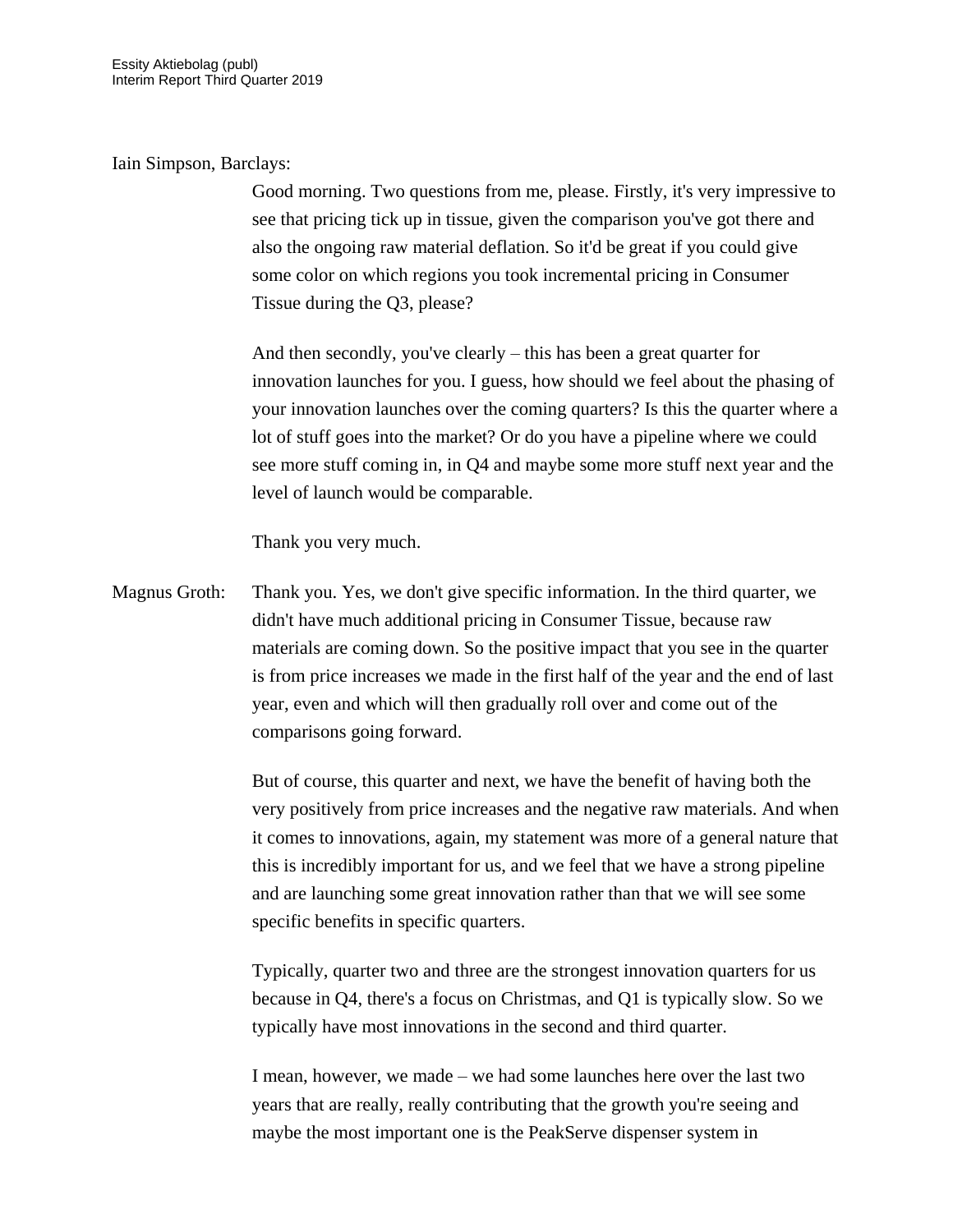Professional Hygiene, which actually is visible in terms of basis points now in our growth.

We've never had actually a product growing so fast as PeakServe, which is, of course, the high-capacity dispenser, which was designed for stadiums and then high-capacity locations, but turns out to be incredibly attractive, actually in a much wider range of settings. And another one, even though it's at lower volumes, but that's really growing is the coreless toilet tissue that we launched in Germany and France a year ago, and we will be adding some more converting capacity to manage that increasing demand.

So trying really to differentiate also in the Consumer Tissue category in Europe, which, as you know, is a very, very price competitive market.

Iain Simpson: Just to follow-up very quickly, if I may. Your Consumer Tissue pricing in the third quarter was higher than your Consumer Tissue pricing in the second quarter. So that would suggest to me that there was incremental pricing in the third quarter because your price growth went up.

> Are you saying there was no incremental pricing in the third quarter anywhere, and that's actually just a mix benefit?

- Fredrik Rystedt: Yes, it's largely a mix benefit. So you can say, it's sequentially flat, you can say, to some – if you take the total.
- Iain Simpson: Thank you very much.
- Operator: Your next question comes from the line of Oskar Lindstrom from Danske Bank. Your line is open.

Oskar Lindstrom, Danske Markets Equities:

All right. So I also have three questions. The first one is on the reduced cost, COGS, cost save, where you have a new target of SEK 600 million to SEK 700 million. I mean, is this – are the higher costs, mainly related to costs not directly related to your cost save actions? Or is it a cost save actions themselves, which have become less profitable?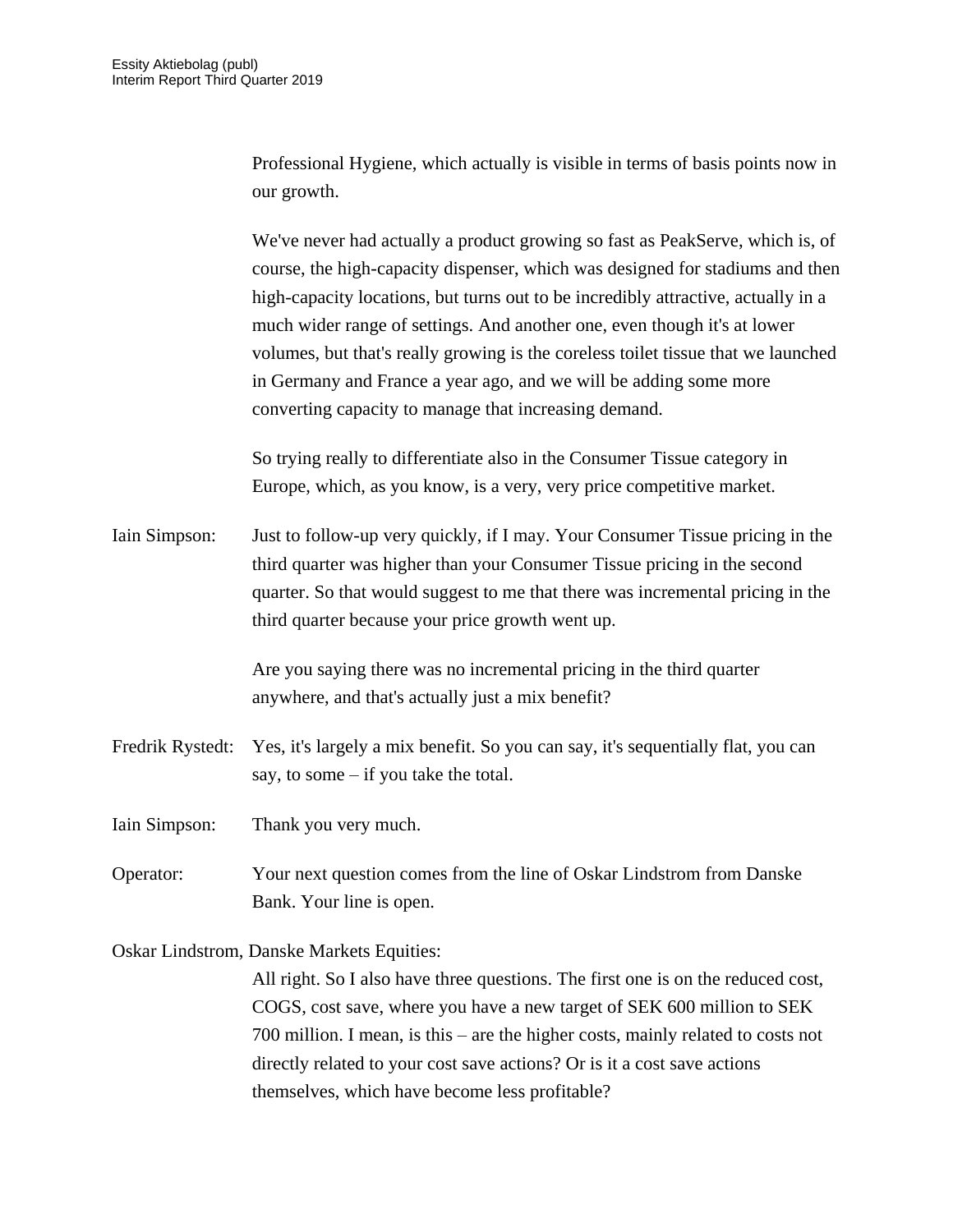Magnus Groth: OK. That's the first question. It's – yes, it's a mix, as I mentioned. So some are not, I mean, directly, actually lower savings. As I mentioned, if we have high bonus accruals or high pension cost is not really a lower saving is still impacting how we calculated since we present a net figure.

> However, there are also impacts on our ongoing cost savings efforts in cost of goods sold because when we have high volumes, we start up maybe old lines. We take in extra shifts, temporary staff. All of those costs we account for as lower savings. And also, if we start up new machines. And initially, of course, you have the full depreciation, the full staffing.

And you have a start-up curve maybe over three or six months as you gain volume, that then also has a negative impact on our savings. And then in addition, in some of these cases, we actually had also production problems, adding to increasing distribution costs as we try to, to do our outmost, of course, to respect our service levels that we have agreed with customers. So that leads then to higher freight costs and the distribution costs.

So it's actually a combination of all of this. But of course, if you do the math, after three quarters, our ongoing. I mean, again, this is not a program, and this is not a target. It's more an ambition level of SEK 1 billion that we had before that we now reduced to SEK 600 million to SEK 700 million after three quarters, we have had savings, COGS savings of SEK 450 million.

And this, of course, means that we expect between SEK 150 million and SEK 250 million of COGS savings in the fourth quarter so that we will get back up to speed, which indicates that we have a lot of undergoing – underlying initiatives that are as relevant as ever before.

- Oskar Lindstrom: All right. My second question is on Personal Care price increases. Is this something that you're planning to push through in the coming year or years? And what kind of timing and magnitude should we expect here?
- Magnus Groth: This is, of course, necessary, being the last business area where we still have a negative impact from the raw materials. And we are doing this continuously. It takes more time, as you know, for instance, in inco health care, only 1/3 of the volumes are tendered every year. So there's a delay from that.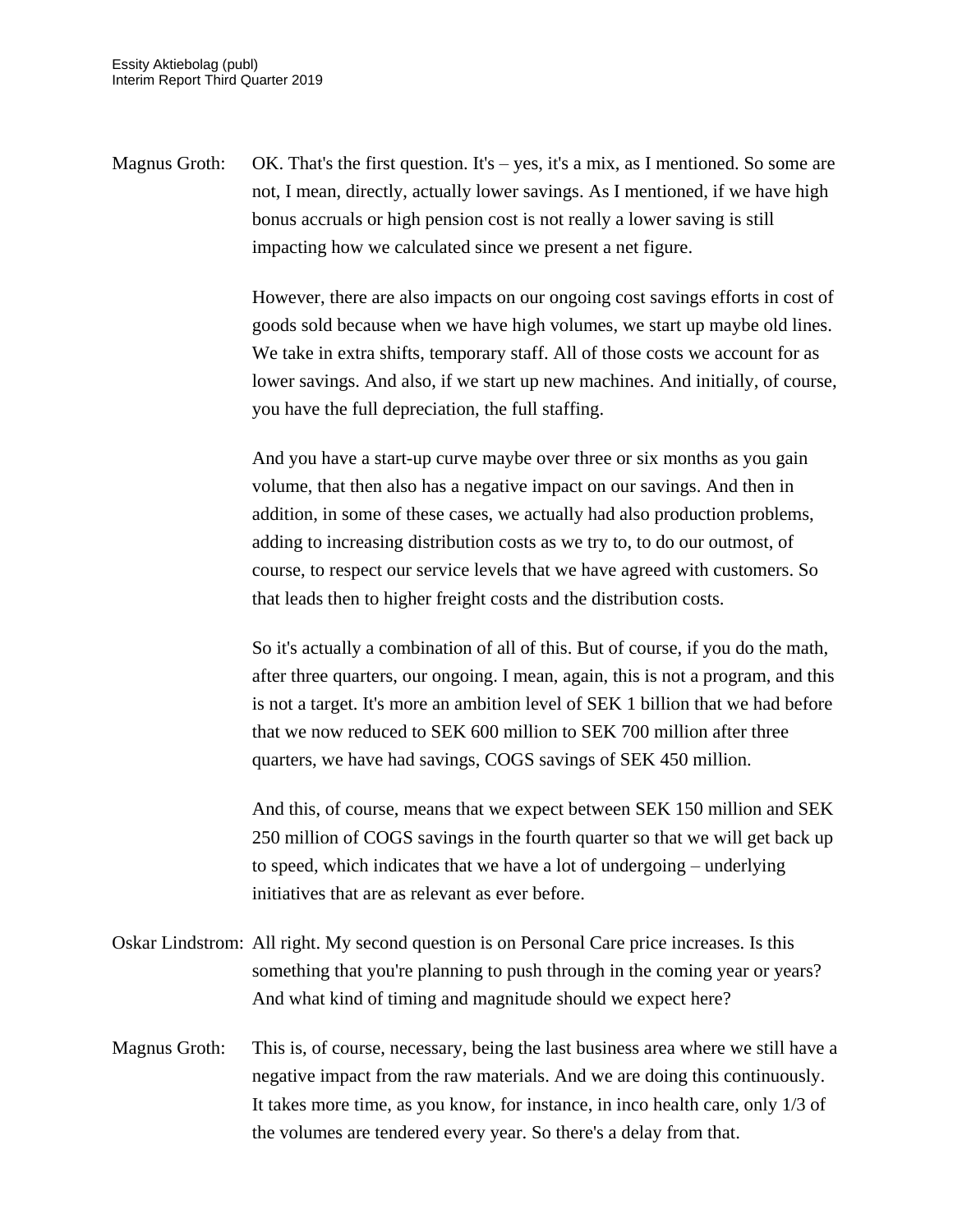In inco retail, there's intense competition, which makes it more difficult to increase prices even if we are doing what we can, and we see a need for price increases there in order to compensate for raw materials and also on the back of innovation.

So we are doing what we can to increase prices, mostly then related to innovation, actually, in these areas.

Fem Care, I think we are quite happy with the margins and where we are a market leader, of course, we are increasing prices. As we see fit, for instance, in Latin America. And in Baby, we are typically not the market leader, and we work with the prices we see in the market.

We are also working with price increases in Medical, I should add, and even though – and this is then innovation based rather than raw material based since not really impacted by raw material changes.

Oskar Lindstrom: All right. My third and final question is on China and the market there. I mean, some other companies, not necessarily direct competitors of you have reported a pushback from Chinese consumers due to sort of higher food prices and kind of economic uncertainty. They've also mentioned lower birth rates, et cetera.

> Is this something that you see in China as well that there is a bit of a pushback on, for example, the higher prices that have been pushed through over the past year?

Magnus Groth: Not really, actually. Even though adding to that, the fantastic growth that we see in China is partly good underlying market growth, but also coming from the fact that we are gaining market share. Year-over-year, market share is up approximately 1.5 percent, and we are now the clear market leader.

> We also see an impact on top line from a big mix improvement. So a higher percentage of sales comes from the higher-priced premium products, and that's still a very positive change we're seeing. And we haven't seen any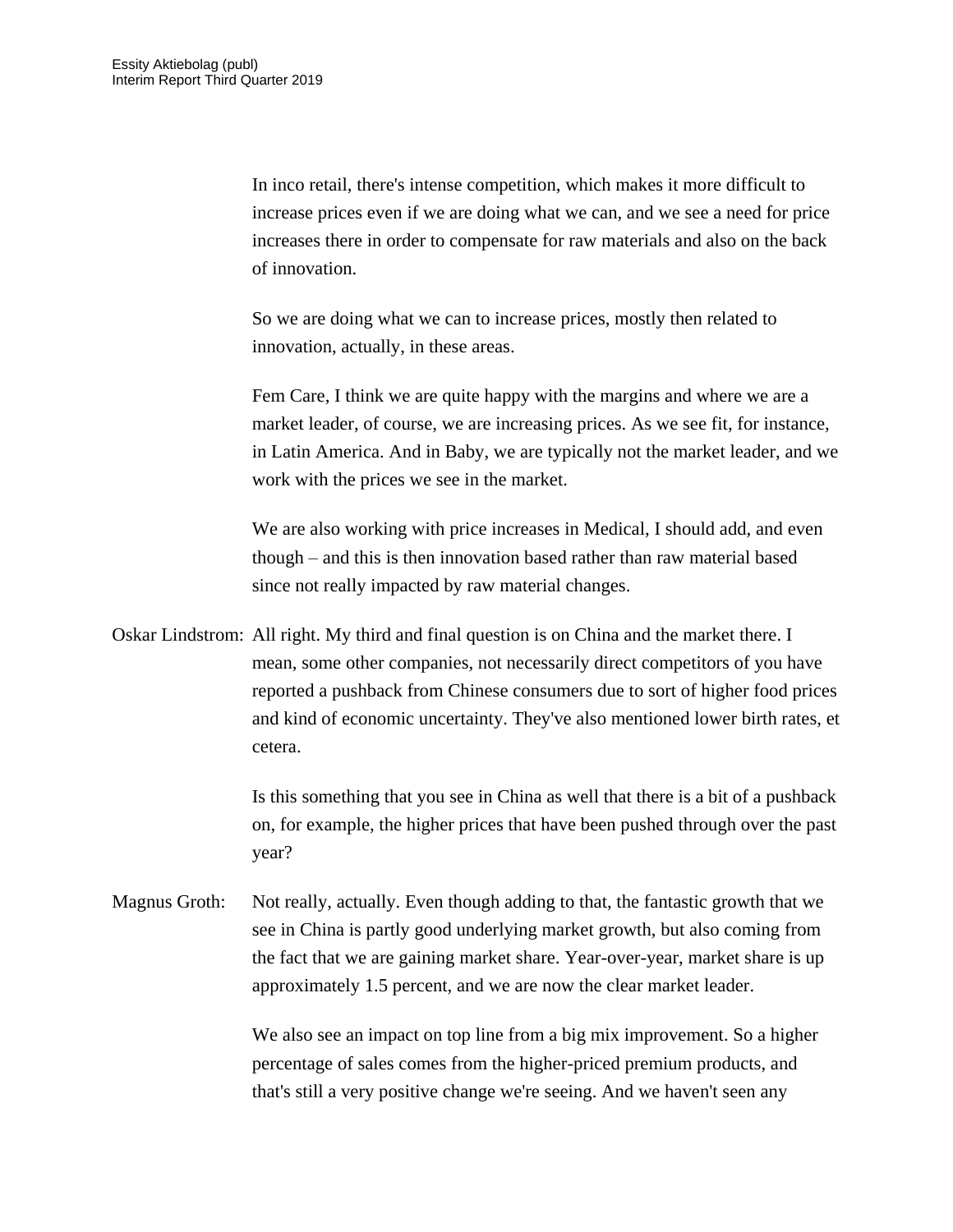|                     | negative impact in Hong Kong, either, which is a very important part of our<br>Chinese business in spite of the difficulties there.                                                                                                                                                                                                              |
|---------------------|--------------------------------------------------------------------------------------------------------------------------------------------------------------------------------------------------------------------------------------------------------------------------------------------------------------------------------------------------|
|                     | So, so far, but of course, we expect to have price pressure from the lower raw<br>material prices in China, which are coming down even faster in China than in<br>the rest of the world.<br>Oskar Lindstrom: Sorry, you're expecting price pressure because of lower raw material costs?                                                         |
| Magnus Groth:       | In China, yes.                                                                                                                                                                                                                                                                                                                                   |
|                     | Oskar Lindstrom: When do you expect that to come through? Like are we talking Q4 already or                                                                                                                                                                                                                                                      |
| Magnus Groth:       | That's impossible to say. And what's always very difficult to predict in the<br>fourth quarter in China is 11/11, the big, the big Singles Day. So I mean, it's<br>just the fact that raw materials or pulp costs have come down faster and<br>further in China even than in other global markets.                                               |
| Fredrik Rystedt:    | Maybe you ask you just to add one thing. Maybe you already know that, but if<br>you remember last year, we had a weak quarter because we raised prices in<br>Q1 and Q2, and we had a negative impact on volumes Q3 last year. And this<br>year, we had a very, very strong volume development.                                                   |
|                     | So if you combine those two, that, of course, creates a super good quarter for<br>Vinda. And frankly, of course, just looking at the same kind of comparison,<br>Q4 was really strong last year. So just to bear that in mind that it may be quite<br>difficult to repeat that this was a very exceptionally strong quarter for Q3 for<br>Vinda. |
|                     | Oskar Lindstrom: All right, thank you very much. Yes, good point. Thanks. Those were all my<br>questions.                                                                                                                                                                                                                                        |
| Operator:           | Next question comes from the line of Linus Larsson from SEB. Your line is<br>open.                                                                                                                                                                                                                                                               |
| Linus Larsson, SEB: | Thank you very much. First, a question on cost savings, it sounds as if at least                                                                                                                                                                                                                                                                 |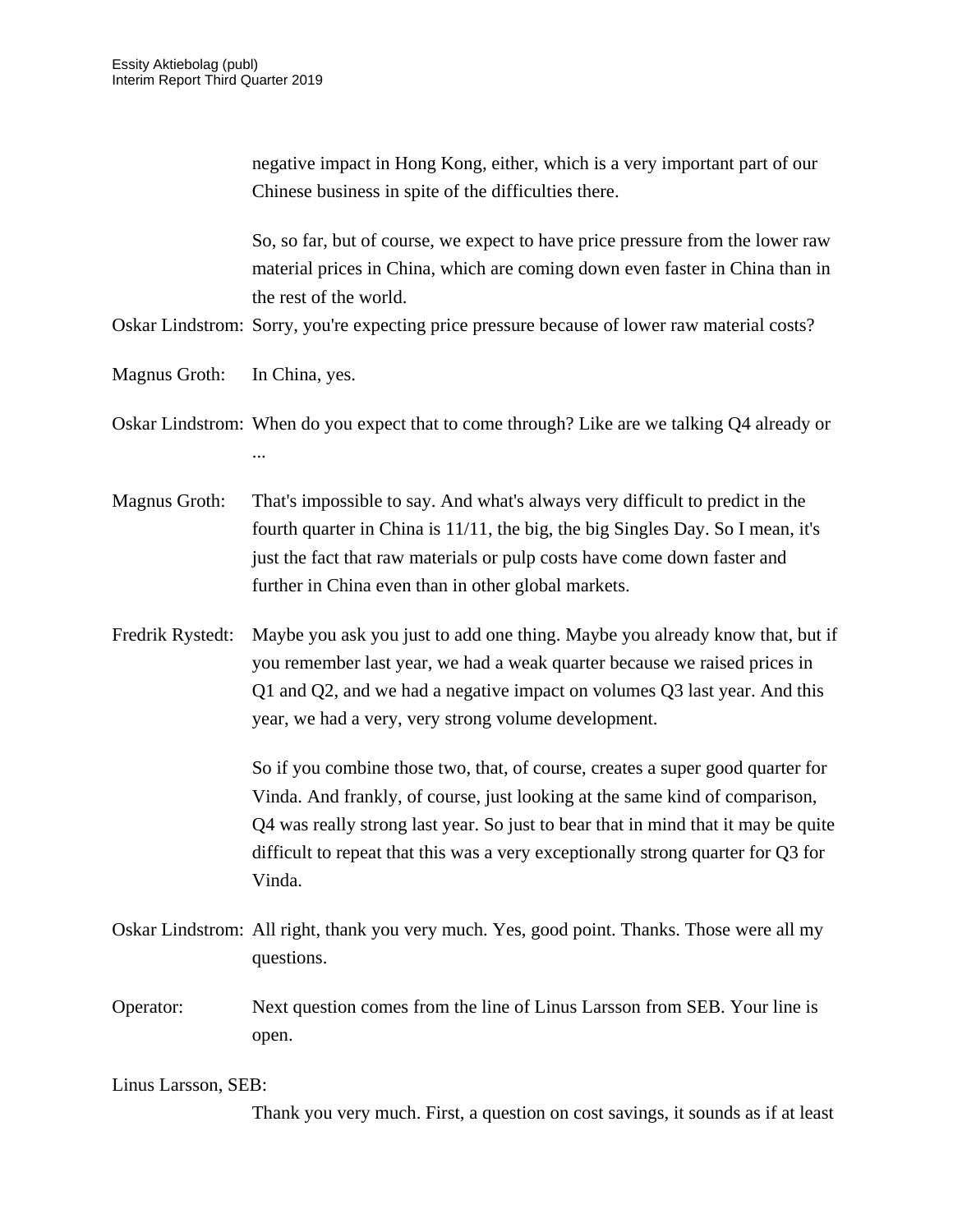part of the lowered guidance is due to a delay in cost savings rather than anything else. Do you share that you and maybe more importantly, big picture is probably still that you are very much nearing completion on the announced initiatives in your cost savings program.

So entering into 2020, should we expect some new initiatives on cost savings or other ways of driving your improvement strategy? That's my first question. Thank you.

Magnus Groth: The cost – the specific cost saving program focused on the 1,000 positions in SG&A. That will be finished and by the end of the year and have the full impact, at least that we have spoken about. At this point in time, we're not planning any additional specific cost savings programs. These are always difficult to run, and we prefer to focus on ongoing savings initiatives throughout the group.

> The ones we report as COGS savings in that EBITA bridge. And in that area, we see as many opportunities as before, actually, you're right that some of the positive impacts from the restructuring according to Tissue Roadmap will be less, but we will continuously look at identifying new opportunities in material savings, more efficient purchasing and efficiencies in the plants and in our operations and of course, also as well in SG&A.

And there are ample opportunities, but that's more than continuous savings that we expect going forward.

- Linus Larsson: OK. You mentioned earlier on the call, with regards to Consumer Tissue that you see potential for product differentiation. I'd be very curious to hear more about that, that sounds interesting. And how do you weigh that or value that option versus some potential exits in Consumer Tissue over the next – I'm not talking about 2020, I'm talking about over the next several years?
- Magnus Groth: Yes, improving mix and moving to more premium assortment is ongoing. I think the quickest development that we see already mentioned is in Vinda, where we can see that the 4D DeCo, which is the four-ply embossed products has grown phenomenally over the last year or two as well as the Tempo brand,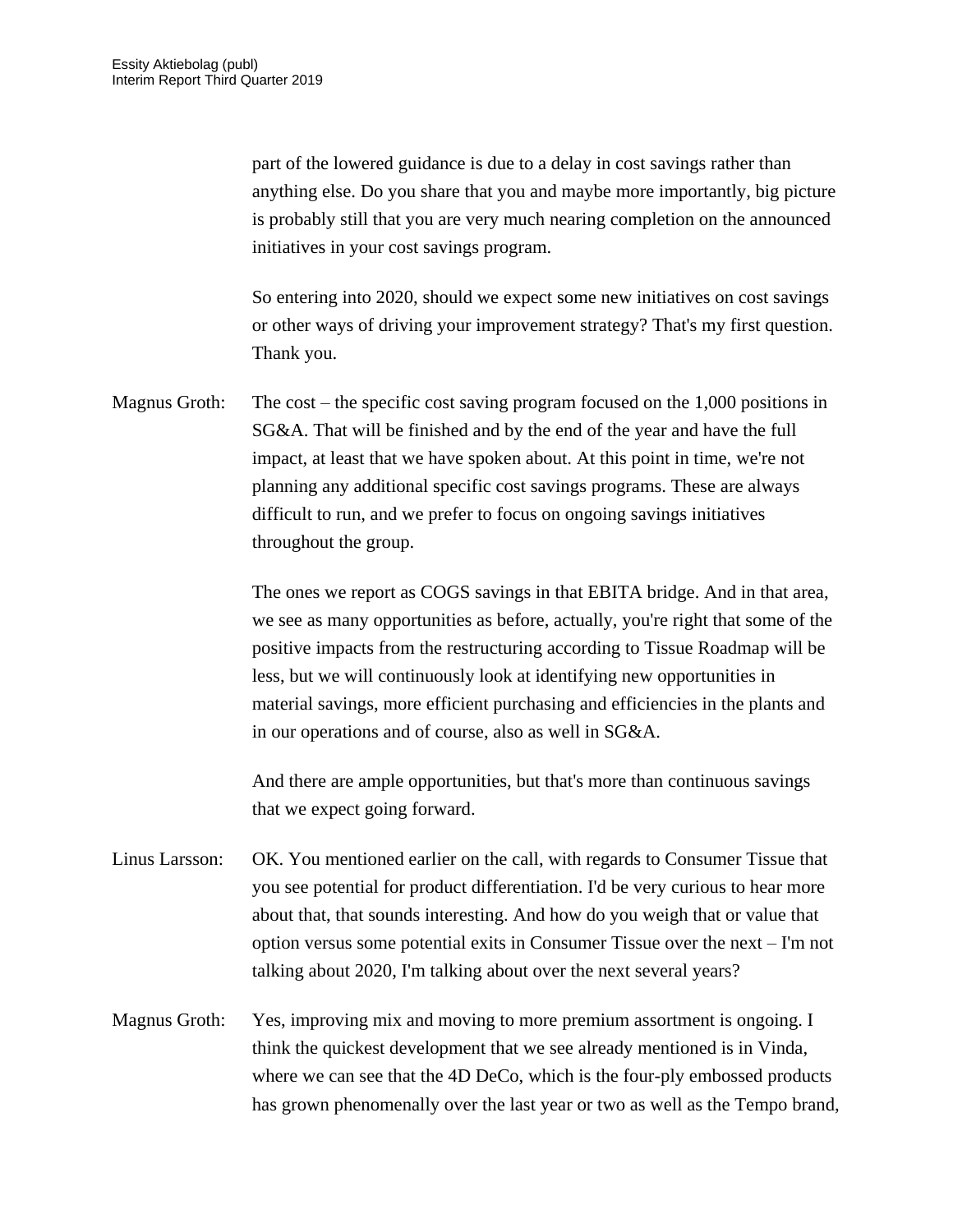which is our premium brand in China, which has, again, a very positive impact on price and mix in China.

Another example, a recent example is that we're starting up premium tissue machine in Mexico, which will enable us to actually have a more premium mix in that market. And during Tissue Roadmap, actually, we have also increased our premium tissue capacity in the U.K. by starting up a machine that we had there that had been mothballed for a couple of years. Some of the innovations.

It's an ongoing effort. In the meantime, we are having a Cure or Kill program. Also, of course, in Tissue, and that's very visible, even in this quarter, as our private label volumes have not increased in Europe. And the entire growth comes from the branded assortment. So that's one way of doing it, but I don't expect to see any massive shifts here.

But a gradual and ongoing premiumization and differentiation, this takes time. If you imagine the volumes that we have also on standard assortment and so on. And the assets we have for producing that. So this is very much a stepwise approach, but we are seeing the benefits year-over-year.

- Linus Larsson: Great. And then just one final question. So strong results and with implications on your leverage ratios, you haven't been overly active in M&A recently. How do you see M&A market opportunities going into 2020?
- Magnus Groth: Yes, when it's we haven't been overly active, and this is since we have been deleveraging after the acquisition of the BSN. And then, of course, the very strong negative raw material headwinds that we've been experiencing now 2.5 years. We're at the end of that, and we are hitting the rating metrics, we need to hit maybe as we speak, actually.

And this will give us room for some look at M&A opportunities going forward. However, when there would be something available and that we could acquire, who knows. But it's still a part of our strategy to grow not only organically but also through M&A, and we have some more room to maneuver, which will then increase over time going forward.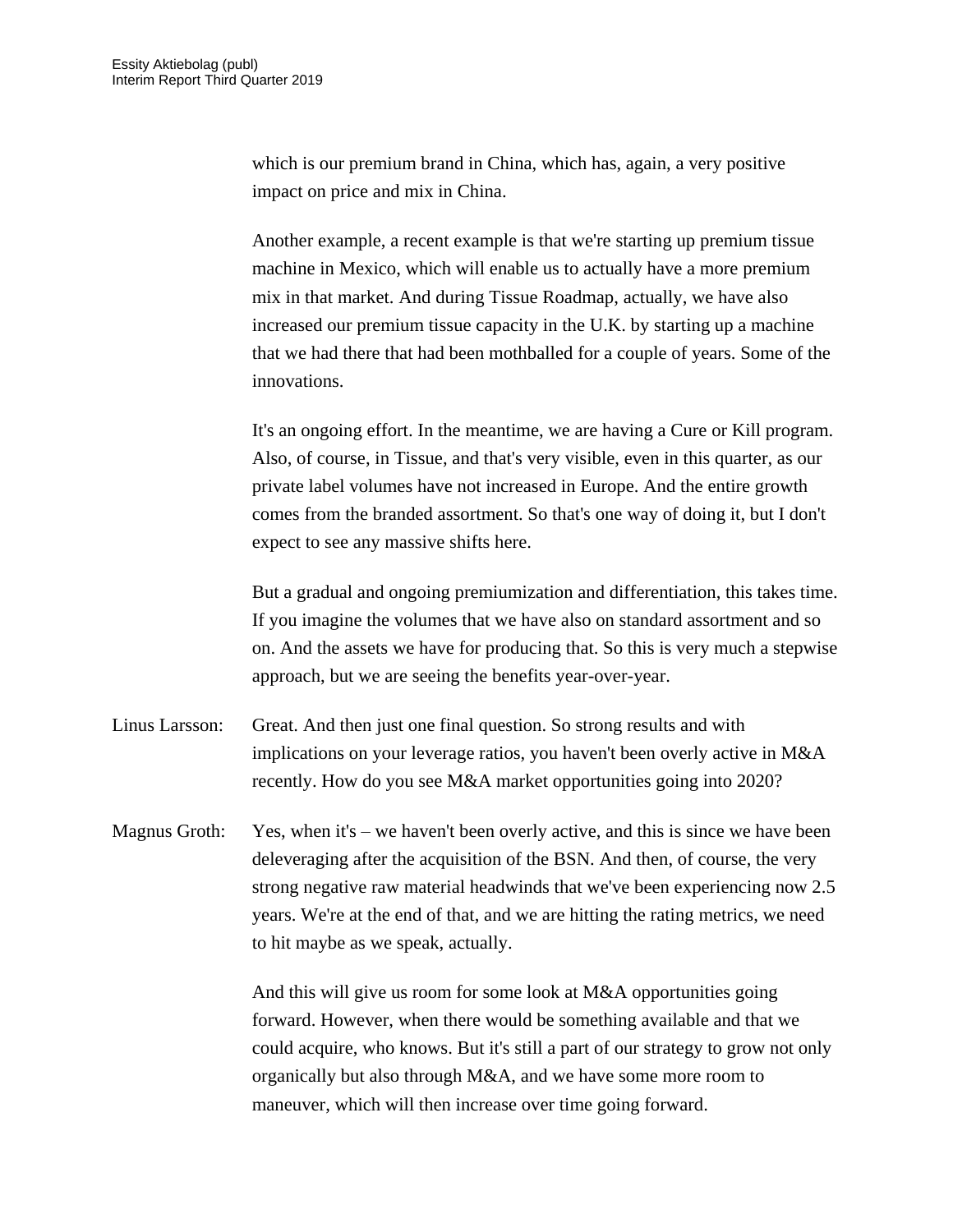- Fredrik Rystedt: Maybe just to add there, Linus, we constantly evaluate whatever is out there on the market. And we have been deleveraging, but despite that fact, it's not our feeling that we have missed something because of that deleveraging. So we are constantly evaluating, as you know.
- Linus Larsson: Great. Thank you very much.

Operator: Your next question comes from line of John Ennis from Goldman Sachs.

John Ennis, Goldman Sachs:

Yes, good morning, everyone. A couple of for me, please. The first is on volume growth in the Consumer Tissue business. I just wondered if you could better run through the big drivers of that 5 percent performance and where you're seeing share gains and what you think the blended market volume growth rate would have been for your respective geographies?

And I also wanted to know if there was anything noteworthy around inventory levels in any particular region? So that's the first one on volume growth. The second is on tissue pricing. You talked about pricing pressures stepping up in China. I just wondered why this pressure is not flowing through to the European market.

Is it just because of the magnitude of deflation in China? Or is there something more structural that causes the difference between the two regions? Thank you.

Magnus Groth: OK. On the  $-I$  leave the first question to Fredrik, and I will try to answer the second question. Yes. OK. And when it comes to China and the difference I think it's just a temporary impact. The fact that there was a lot of pulp actually flowing into China as prices started coming down.

> So there's actually a huge surplus of pulp available in stock in China, which will now, of course, gradually come down, and that's what's putting, adding pressure to pulp prices. And then also, of course, to tissue prices in the short term. But again, this is in the longer term, I think this will normalize, and there won't be really any difference between different geographies.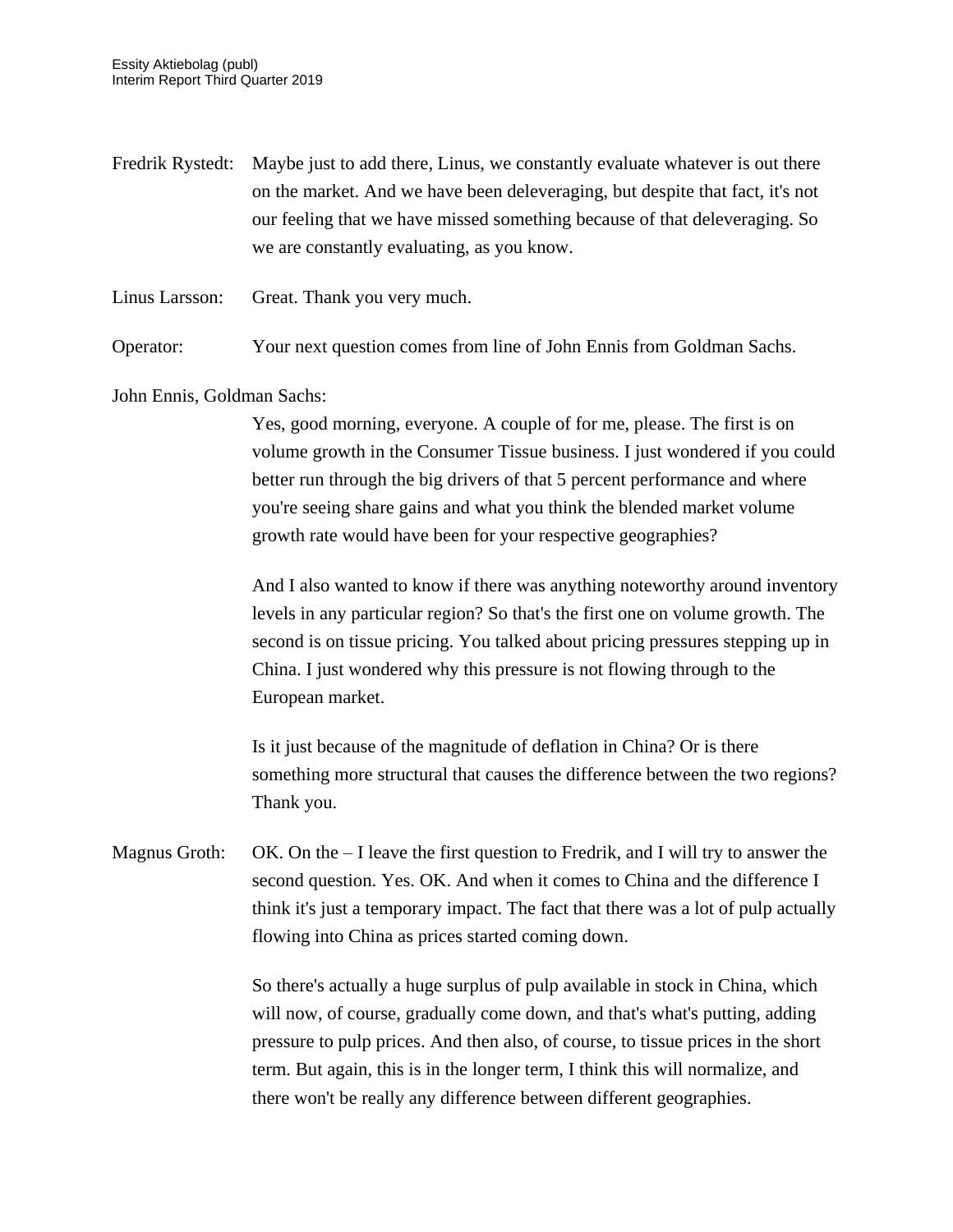| Fredrik Rystedt: | Yes, John, about Consumer Tissue volumes, starting with China, very, very<br>positive volume development there in the third quarter. If we go to Europe, we<br>had a positive volume development very good to volume development for<br>branded products, but we had the opposite for private label. So contraction.                                                                                                                                     |
|------------------|----------------------------------------------------------------------------------------------------------------------------------------------------------------------------------------------------------------------------------------------------------------------------------------------------------------------------------------------------------------------------------------------------------------------------------------------------------|
|                  | And if you add those two up, in terms of absolute volume, it was slightly<br>lower. And then finally, Latin America was also positive, not to the extent of<br>China but positive. So that was the mix of the volume development. So quite<br>good.                                                                                                                                                                                                      |
| John Ennis:      | So is it fair to say you're gaining share in LatAm, gaining share in China,<br>holding share in Europe? Is that a fair?                                                                                                                                                                                                                                                                                                                                  |
| Fredrik Rystedt: | Yes, it's really difficult to track exactly like that because of the private label. I<br>mean, we're clearly, clearly gaining share in the branded segment in Europe,<br>and that's basically where you measure. So from that angle, we're gaining<br>market share in basically Asia or China, we are gaining on branded Europe<br>and in Mexico. I think that's the conclusion of it. If you take the total, also<br>including private label in Europe. |
|                  | It's really difficult to say, but probably maybe overall, a slight loss that maybe<br>even if it's difficult.                                                                                                                                                                                                                                                                                                                                            |
| John Ennis:      | OK, that's helpful. And then on the inventory point, is there anything<br>noteworthy there have been retailers? Are they stocking up?                                                                                                                                                                                                                                                                                                                    |
| Fredrik Rystedt: | No. Not that we're aware of. No, I wouldn't say.                                                                                                                                                                                                                                                                                                                                                                                                         |
| Magnus Groth:    | I don't think it's impossible. It's such a bulky, low value.                                                                                                                                                                                                                                                                                                                                                                                             |
| Fredrik Rystedt: | It's a very short inventory turnover time. So that's not possible.                                                                                                                                                                                                                                                                                                                                                                                       |
| John Ennis:      | Fine. Thank you.                                                                                                                                                                                                                                                                                                                                                                                                                                         |
| Operator:        | Next question comes from the line of Nico. Your line is open.                                                                                                                                                                                                                                                                                                                                                                                            |
|                  | Nico von Stackelberg, Liberum Capital:                                                                                                                                                                                                                                                                                                                                                                                                                   |

Hi there. Nico von Stackelberg from Liberum Capital. I just wanted to ask you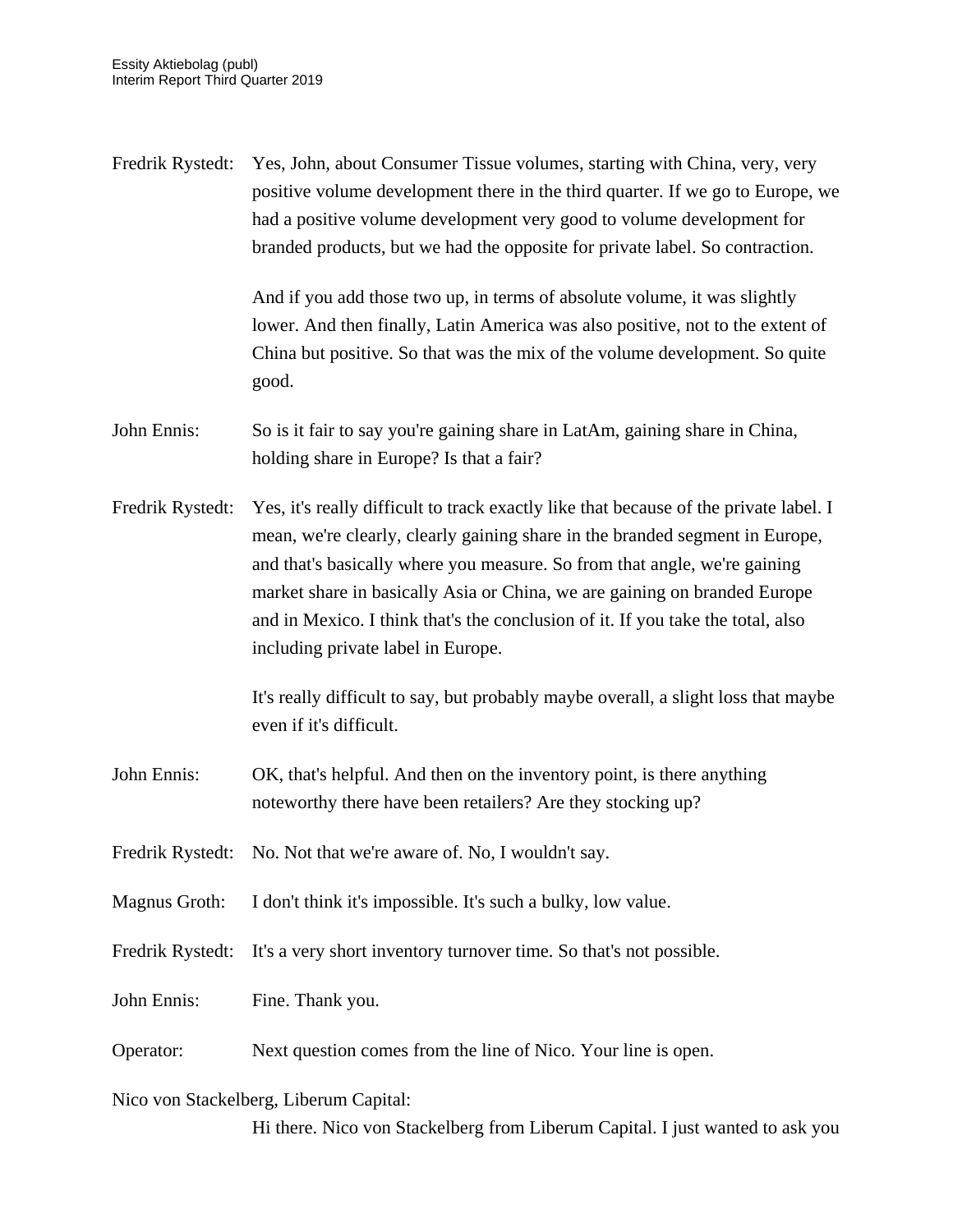about Feminine Care in China. So we've seen that you've been very successful, of course, in Mexico, and you've called out Asia in the press release, but with the relaunch of Fem Care in China has consumer acceptance improved?

And are you doing anything for Singles Day, in particular, to support growth in that region? And then the next question is really just around generally on pulp prices. The question has sort of been asked in different ways. But obviously, you're going to expect to see some degree of price cutting from competitors in order to win business in Consumer Tissue.

So could you just help us understand where you expect the market to be disciplined at the very least? Thank you.

Magnus Groth: Yes, I won't be able to give you very firm answers on either of these questions. When it comes to Fem Care, the initial launch was very positive. And initial indications are also very positive. So strong take-up from distributors, and it's too early to say about sell-out and consumer acceptance.

> And then, of course, repurchasing, that always takes nine months to a year before you know, but we feel very confident because of the success we're having in other markets. And of course, the strong distribution market position that we have in China in tissue, that we will be successful here.

> And also in the way we have done this, then with very much an online approach and focused on certain very specific segments of the market. But too early to say. And when it comes to pulp prices, I think it's also too early to say. And we'll have to see. But we believe, as I stated earlier that the current prices are what the industry needs and what gives a reasonable return on investment.

And this is – we will continue to be very, very disciplined going forward as we have been in this category and focusing on margin over volume. And as you can see, already in this quarter, we are actually giving up some private label volumes where we don't see sufficient. This is not due to price pressure. This is more due to just ongoing business considerations.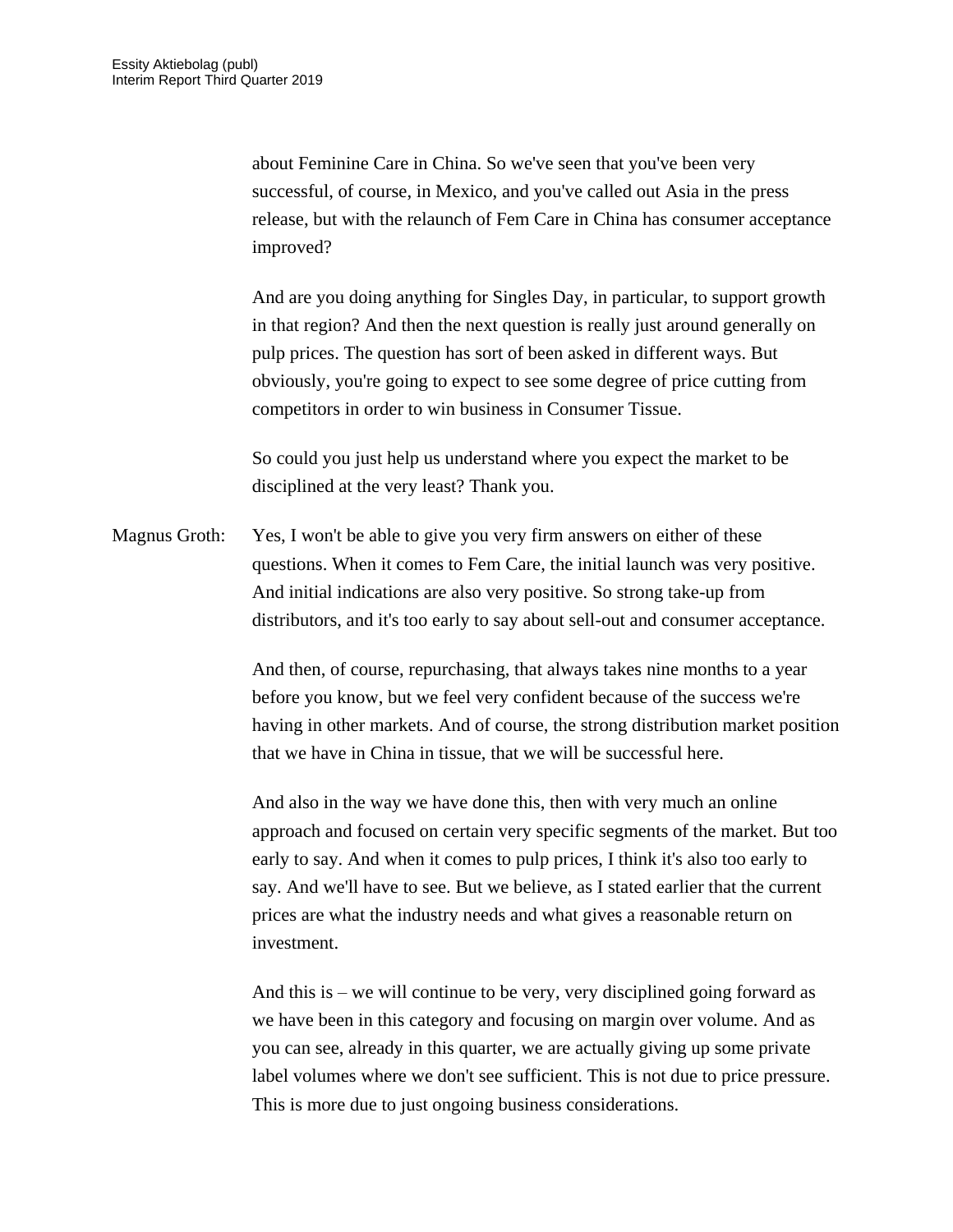Nico von Stackelberg:OK. And on Singles Day, any specific programs, I guess ...

Magnus Groth: Always. But that's very unpredictable. So it's difficult to say, but it's typically been a very big day for us since Vinda is so strong online, Singles Day has been a very, very special event. But when it comes to tissue, just to underline what Fredrik said, Q4 was very strong for Vinda. So there's – last year, so some uncertainty there for this year.

Nico von Stackelberg:Excellent. Thank you so much.

Operator: Next question comes from the line of Sanath Sudarsan from Morgan Stanley.

Sanath Sudarsan, Morgan Stanley:

Morning, Fredrik. Two questions from my side. First of all, can you please, if possible, break down the price/mix component during the quarter? It seems that you actually made an effort to drive branded sales much higher, and that's been the major driver of price/mix.

So I would like to understand the underlying pricing momentum in the business? And if possible, the impact of mix? And then secondly, this one's more for Fredrik, actually. You had laid out your view about the value creator as an ROCE or at the Investor Day, the value creation journey.

So you already had about 14.3 percent run exit run rate for this quarter. Of course, your guidance for 15 percent. How much of the current ROCE you see as sustainable? And where are you on that journey of value creation?

Thank you.

Fredrik Rystedt: Yes. Would you want to take the first one? Or no? So your first one on price/mix. I mean, there is, of course, a lot of movements, just generally, I think, on price/mix for the different categories. Of course, we're continuing to try and drive mix, and we have positive mix in actually all business areas. So from that perspective, and actually all categories.

> So from that angle, it's actually going quite well. Then it differs a lot between categories and geographies. So we mentioned earlier that the mix component,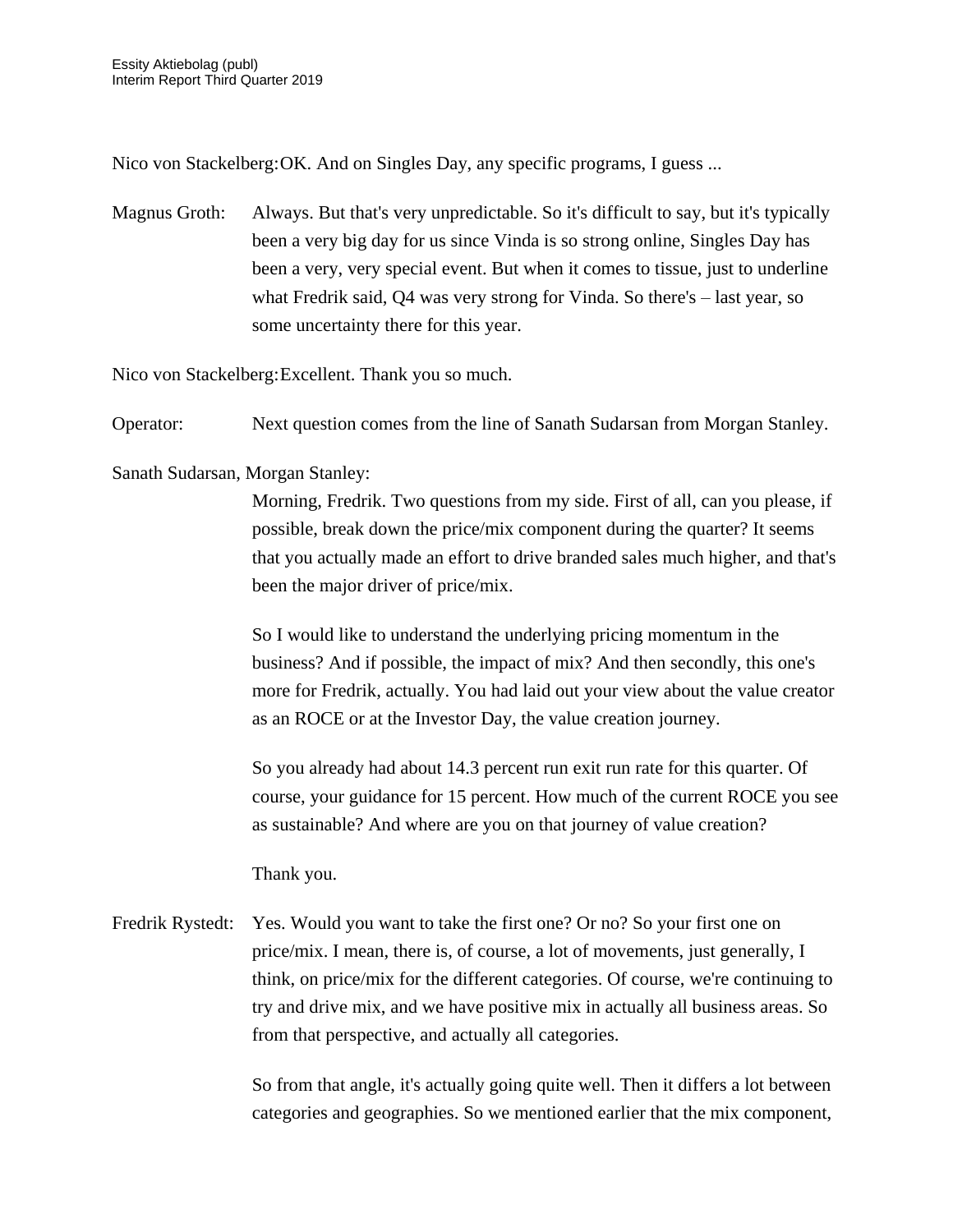of course, is quite positive for Consumer Tissue in Europe, just to take an example. But of course, we do have positive mix pretty much everywhere, which is very, very helpful. If you take the ROCE and the value creation journey. That's a really good question.

First of all, this is one quarter, and we have differences in seasonality, as you know, between different quarters. So you should not take this as a kind of a permanent level, that would be great, if it was the case, but it's, of course, not the case. It's – this was a very, very strong and seasonally very, very good quarter.

But we're very happy with the level, but we still have a lot of work to do in terms of getting to where we need to be in terms of our value creation journey. So we still need to, over time, improve from a margin perspective, of course, Consumer Tissue, and we still have some upside, we believe, in the areas that I portrayed where we talked about in the Capital Markets Day.

So good, great quarter, but of course, this is just one, and we are working hard to raise the permanent level.

Sanath Sudarsan: Thank you very much.

Operator: Next question comes from the line of Karri Rinta from SHB.

Karri Rinta, Handelsbanken:

Karri from Handelsbanken. A few follow-ups and then one final question. First, about the COGS savings. So what should we think about 2020? Are we back to an ambition level of SEK1 billion? Or is there a room for even more, given some of the lost opportunities that you had in Q3?

That's my first question.

Magnus Groth: I think one billion is a quite high level. Of course, this – we've been around that, but up and down a few hundred million historically. But considering that tissue road map is partly coming to an end, at least the big items.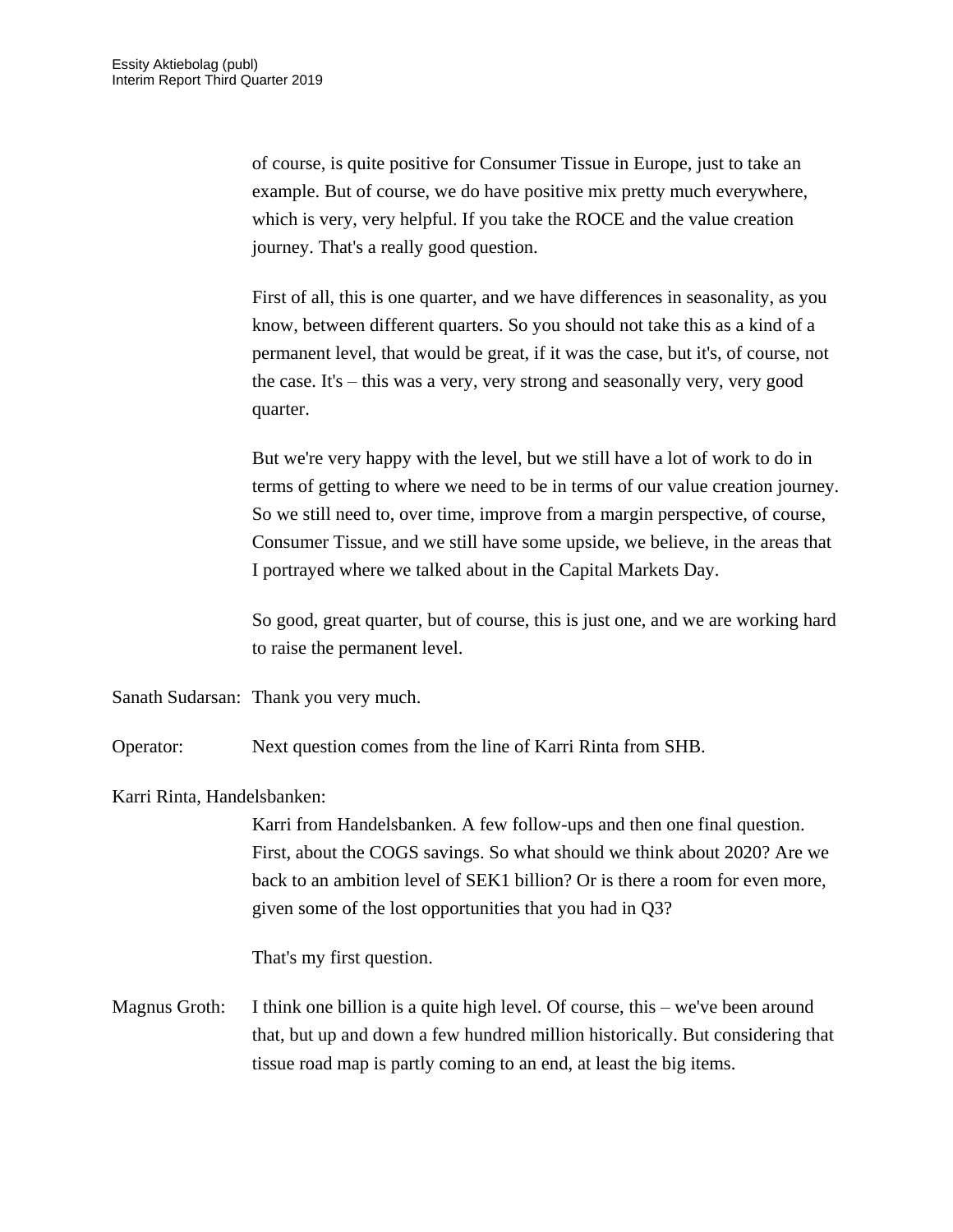It will be, I think, becoming more difficult to stay on such a high level, then we have to see what kind of benefits we can get from digitalization and new opportunities going forward. But the SEK1 billion ambition has been partly fueled also by tissue roadmap restructuring initiatives, which will be moving out gradually over next year.

Karri Rinta: All right, fair enough. Then on the net debt, that is just the headline net debt seems to remain stubbornly high because there's FX and their pension debt revaluation. What KPI should we look at when we try to sort of measure your readiness for acquisitions and what kind of firepower you have?

> So is there any specific KPI that we should look at that the credit rating – that the rating agencies also looking?

Fredrik Rystedt: Yes. So Karri, so if you look at Standard & Poor's, they would require, if you look at BBB+, in their case, they would require a net debt-to-EBITDA below three and free funds from operations above 30 percent. And of course, they make various adjustments, if you take the S&P, they'll make adjustments relating to all sorts of different things, but that's basically the threshold.

> If you look at Moody's, it's got similar measures. They have gross debt also gross debt to EBITDA below 3, and they have something they call RCF, which is quite similar, above 20 percent. So we are just – I think Magnus actually said it, we are kind of hitting those thresholds pretty much as we speak, or we expect to do that within this quarter.

So that gives you kind of a guidance that if you were to look at exactly now, there's not a lot of space, but of course, we have built a very, very strong – we have had very strong cash flow, and we continue to build that strength as we go. You mentioned just a couple of things, FX, pensions and especially FX, that's, of course, negative in terms of absolute net debt increase.

But of course, that also raises the EBITDA. So from a rating perspective, that translation increase of net debt has very little meaning. It doesn't actually matter. And of course, pensions will move up and down as interest rates move. So we're very happy with the way we have been able to generate cash flow.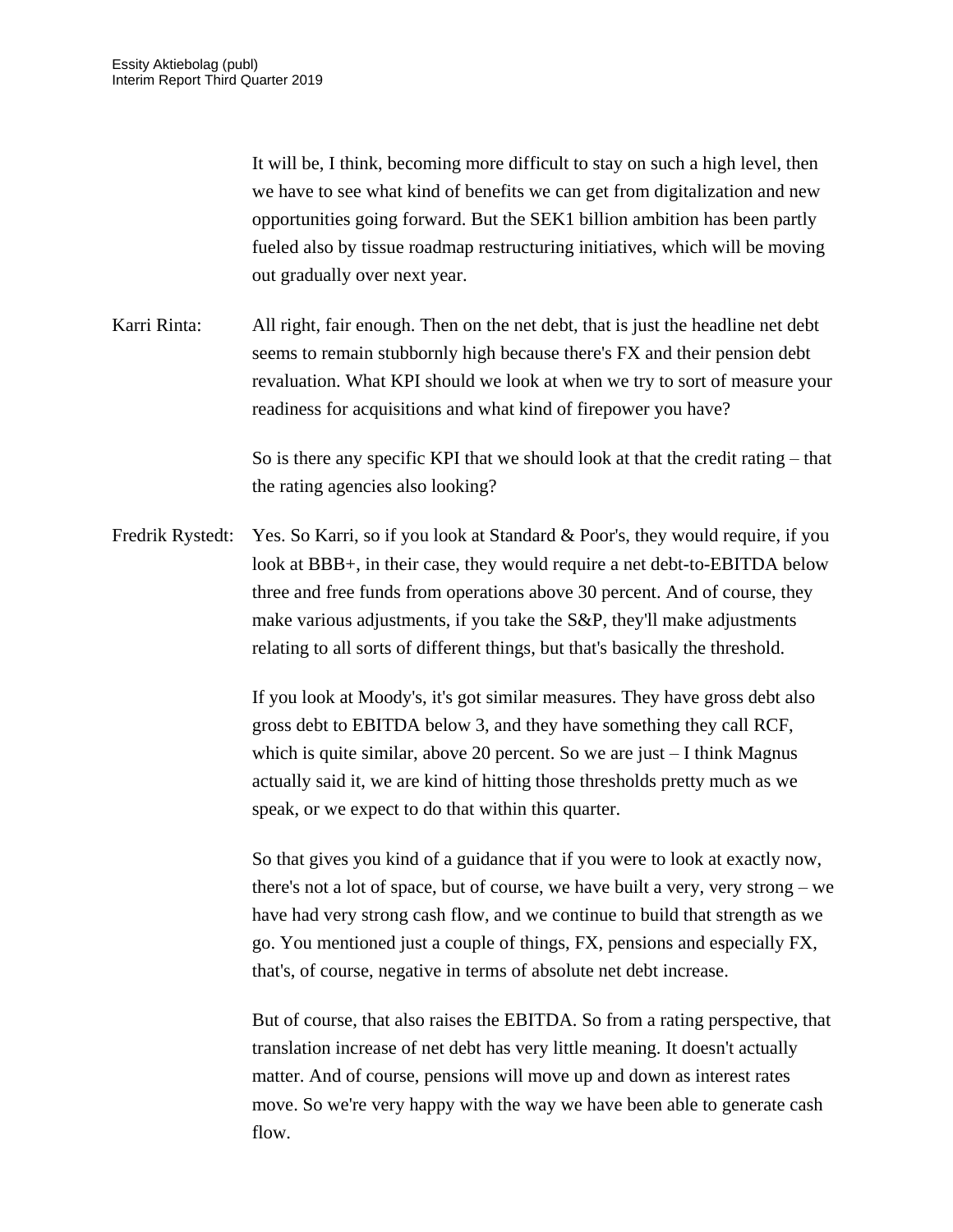We're very happy with the way we have been able to amortize debt. And we are getting stronger, and we are gaining firepower as we go along.

Karri Rinta: And then finally, looking at your earnings and the volatility that comes from the raw material prices, you have talked about premiumization of your tissue offering. But of course, that will take years.

> As you also say, and then there's the growth in outside tissue, but that will also take years because tissue is such a big part of your overall operations. Have you – is there any other sort of pools for maybe reducing this volatility that comes from raw material prices?

Have you looked at maybe hedging some of your pulp purchases? Or is that even sort of viable?

Fredrik Rystedt: Yes, Karri, it's viable. We can always hedge. It's possible, you can do that in multiple ways. First of all, of course, you can kind of pre-buy lots and lots of pulp and putting some inventory or you can make fixed contracts with suppliers. There are some financial contracts to not very efficient.

> But – so you can do this in multiple ways. None of them, we perceive as very efficient. So it's costly to do this. And of course, as hedging is merely a push of profits over time, we don't think it's actually a good thing to do that. We want our organization to be very agile. We want to be able to work with pricing in a way that adjusts for movements.

And so agility is very important for us. We understand it's a negative from a volatility perspective. But actually, over the longer term, from a net present value perspective, we think it generates the most cash flow. So we don't hedge.

Magnus Groth: Add to that, we're looking at increasing our flexibility when it comes to raw material sourcing. So we would like to see more suppliers offering FSCcertified products, of course, because as you know, we only buy FSC or PEFC certified or at least adhering to that standard, that would really help.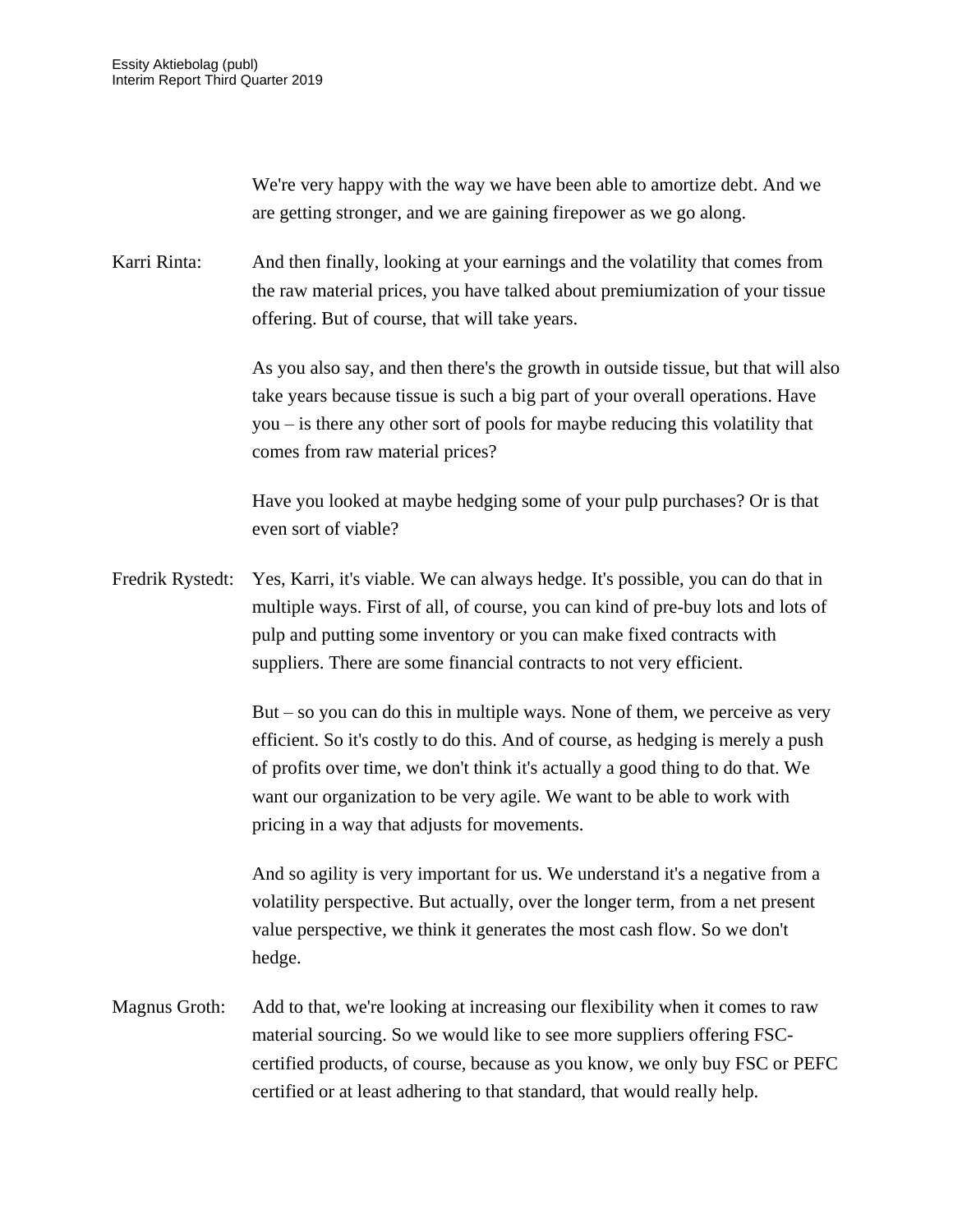And then we are very actively changing our pulp mix between hardwood and softwood and looking at different ways of being able to do that more aggressively. And of course, in addition, the initiative to the investment we're doing in Mannheim in Germany, looking at using alternative fibers.

Again, it will take a long time. This would replace approximately a little over 1 percent of our fiber needs, but it's still, I think, a step in that direction to increase our raw material flexibility going forward.

- Karri Rinta: Understood. Thank you very much.
- Operator: Next question comes from the line of Virendra Chauhan from AlphaValue. Your line is open.

Virendra Chauhan, AlphaValue:

Yes, hello, Magnus, Fredrik. I have a question on both the growth as well as your margin. So now that – I was just going back into your previous presentations and also into the history. And I see that we are almost at the peak in terms of growth as well as margins.

So do you think both of these are sustainable going forward, that would be the first questions. So I'm not really looking for a specific guidance, but more in terms of a directional view.

Magnus Groth: On the long term, our targets to have a growth over 3 percent and return on capital employed over 15 percent, and we're, of course, reaching that growth number, but we have a lot of pricing in there that will eventually come out over time, if raw materials stay on this level. So that will have an impact on the overall growth numbers going forward.

> We always stated that to be able to grow above 3 percent, we need to gain some market share and have contributions from volumes as well as price and mix coming then from innovation. So that's kind of still remains, in that perspective, this was a very, very positive quarter where everything goes our way.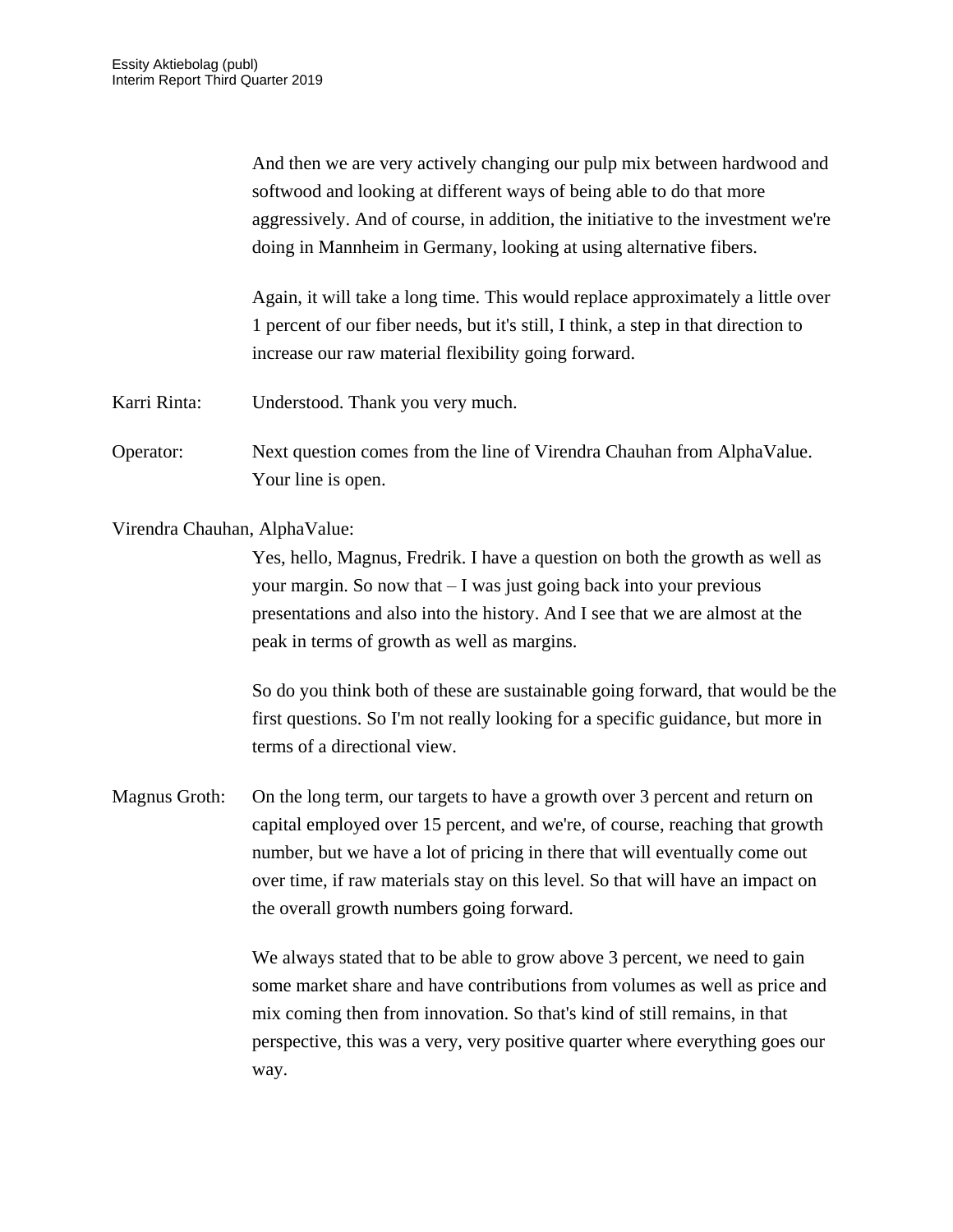And margin-wise, we're still not at above 15 percent return on capital employed. This requires higher margins across the line. And this is an ongoing effort, and we are right now, of course, in a very fortunate situation where we have a lot of factors going our way after a long period of the opposite.

But that doesn't mean it's going to  $- I$  mean, we are well aware, it might not stay. It's not going to stay like this forever, and that we have to keep on working very, very hard in all the different areas that we continuously talk about innovation, cost savings, efficiencies and so on and so forth.

Virendra Chauhan: OK. And just one more question on your net debt-to-EBITDA level. So right now, it's closer to 2.93. So any specific target net debt because you spoke about deleveraging earlier on the call, in reply to someone.

> So any specific target that you have on this front where you get to that level of net debt to EBITDA, and then you can look ahead or look out for targets or maybe inorganic or quality assets out there?

Fredrik Rystedt: Yes, we don't have a specific target on net debt. We have a capital restriction or balance sheet restriction that states that we should be at all times, we should be solid investment grade, which you could translate to BBB+ or BAA1. And so we look at what the rating agencies would require in terms of net debt to EBITDA, as an example, to be able to be solid investment grade.

> And as I mentioned before, if you take S&P, as an example, that would be below 3. So that's the restriction on the upside, if you put it that way. And we don't – we have not set a restriction on the downside. So there's – we can be much, much stronger, of course. And we haven't set a target for that.

We, of course, always strive to have an efficient balance sheet, obviously.

Virendra Chauhan: OK, thank you. That's it from my side.

Operator: Last question comes from the line of Karel Zoete. Your line is open.

Karel Zoete: Yes, thanks, thanks. I have two follow-up questions. The first one is with regards to the balance sheet and it's becoming stronger. Could that also be a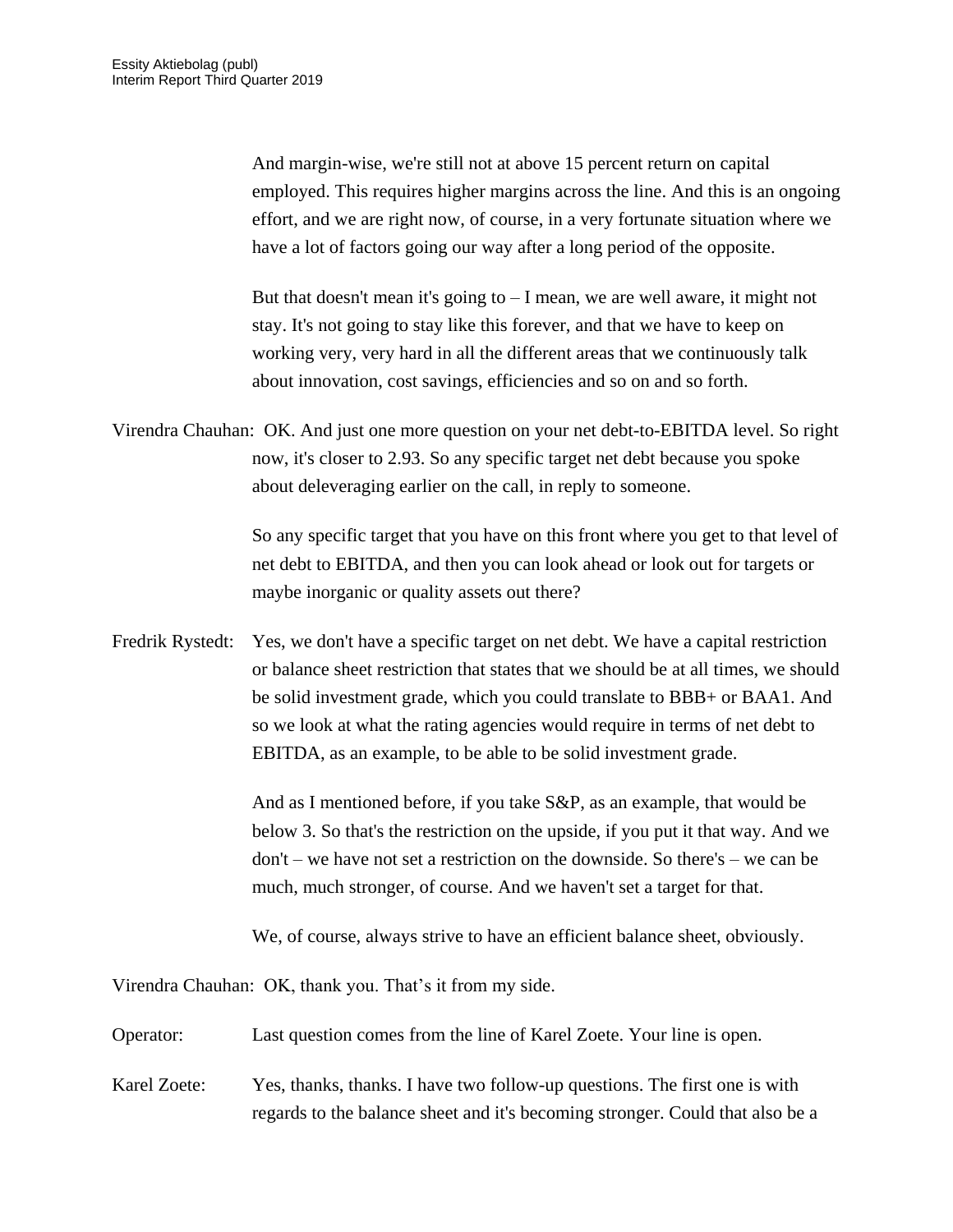trigger to raise the dividend later this year potentially? Is a way to allocate cash? And the second question is with regard to the exit of parts of the diaper business in Russia and earlier in Turkey.

If you look to the combined impact on margins for the Personal Care business, what would be more or less the impact from those exits? Thank you.

Fredrik Rystedt: Yes, maybe I can take the first question. You talk about raise the dividend. It's, of course, premature talk about that, that's the decision for a later, just to say the – perhaps the obvious, we have a dividend policy, which states that our dividend should be stable and rising, and that's basically how we have formulated it.

> So the potential room for dividend is something we will discuss, of course, to the Board and the AGM at a later stage. Clearly, as I talked about before, we're always interested to make sure that we have an efficient balance sheet and an appropriate weighted average cost of capital.

So we're always working with our balance sheet in that way. But we'll come back to the dividend.

Magnus Groth: And then regarding Baby, this has a positive margin impact these efforts. We don't give that number, but it's actually notable in the Baby category, the positive impact. And I mean that's the primary reason for doing it, but it's also showing discipline that the value creation journey is something that's always top of mind, and we don't we don't have a lot of patience with underperforming businesses when it came to – maybe in Russia, I think we were very patient.

Now we took this decision, but we don't give specific numbers.

Karel Zoete: OK, thank you.

Operator: There are no further questions at this time. Please continue.

Josephine Edwall Björklund: So thank you very much. Any concluding remarks, Magnus?